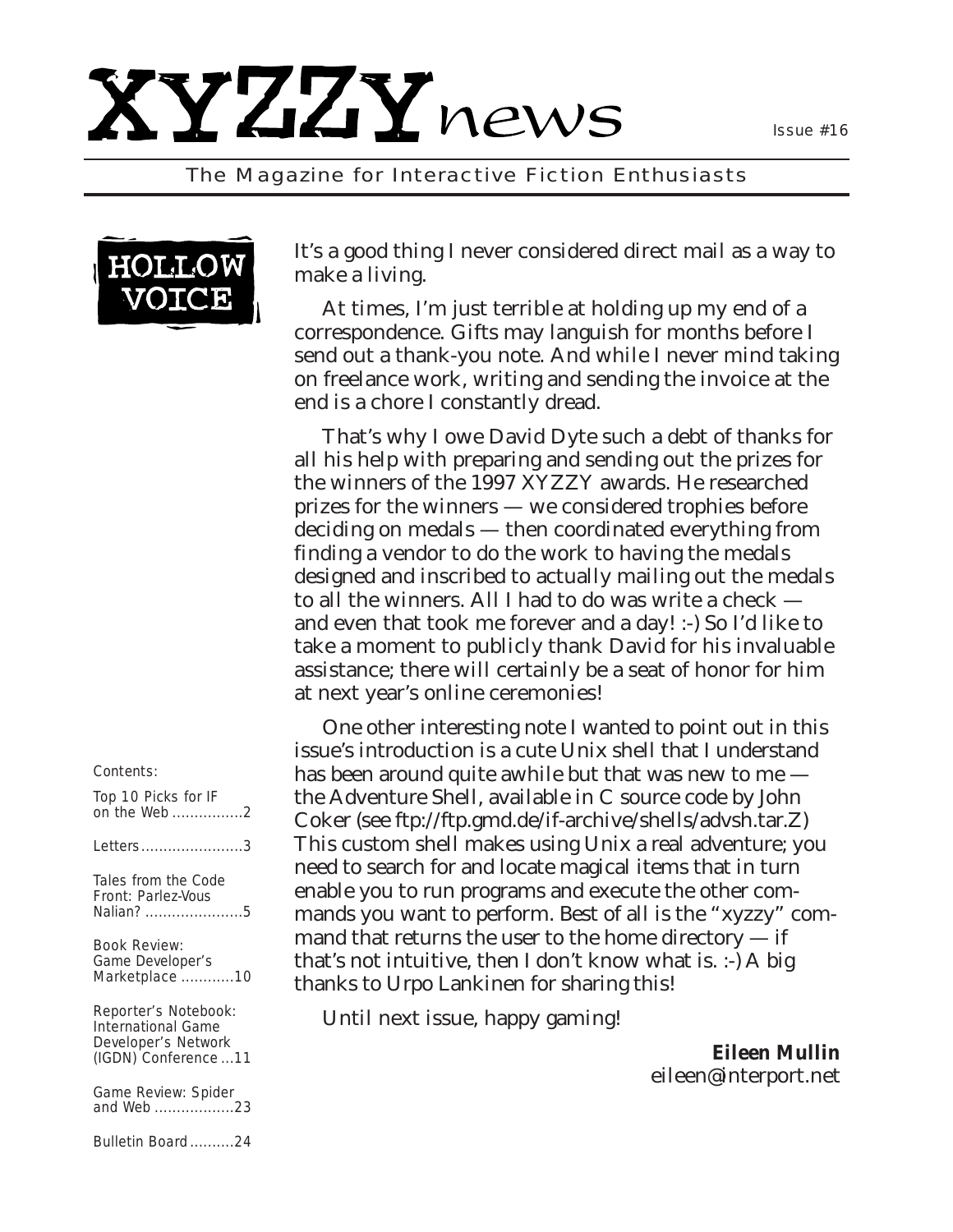# **XYZZY** news

*XYZZYnews* is published more-or-less bimonthly by Eileen Mullin, 160 West 24th Street, # 7C, New York, NY 10011, USA. Email: eileen@interport.net. URL: http://www.xyzzynews.com/. Send all inquiries, letters, and submissions to any of the addresses above.

Contents © 1998 *XYZZYnews*. All rights reserved. Published in the United States of America.

Electronic versions: There are currently three versions of *XYZZYnews* made available online. One is in ASCII and can be viewed with any text reader. You can also download a .PDF file that mirrors the layout of the print version. Use the Adobe Acrobat Reader (available for Windows, Mac, DOS and Unix) to view the .PDF file; no special fonts or linked graphics are needed. You can obtain Acrobat Reader by following the links from http://www.adobe.com/. Thirdly, you can also read this issue online at http://www.xyzzynews.com/xyzzy.16.html

Subscriptions: All electronic versions are available at no cost. You can obtain either the ASCII or PDF versions by FTPing to the ftp.gmd.de/if-archive/magazines/ XYZZYnews directory. To be added to the mailing list, please write to eileen@interport.net and specify text-only or .PDF version. The print version is \$15 (U.S.) for one year (6 issues) or \$2.50 for a sample issue. For print subscriptions outside the U.S. or Canada, please email or write for rates.

All products, names, and ser vices are trademarks or registered trademarks of their respective companies.

Editor:

Eileen Mullin

Associate Editor: Neil deMause

Contributors to this issue: Lauren Meckler Gillian Pilau Lucian P. Smith

## NEWSBRIEFS…NEWSBRIEFS…NEWSBRIEFS…NEWSBRIEFS…

# Issue # 16 Top 10 Picks for Interactive Fiction on the Web

### **Cascade Mountain Publishing**

http://www.cascadepublishing.com/

### **Guilty Bastards**

http://www.geocities.com/hollywood/academy/ 5976/guilty.html

**The Explore Adventure Series** http://www.jump.com/joe/explore.html

**You Be The Hero**

http://t2.technion.ac.il/~site

**Teaching and Learning With Interactive Fiction** http://k12s.phast.umass.edu/~desilets/

**The 4th Annual Interactive Fiction Competition's Website** http://www.ifcompetition.org/

**Welcome to HTML-TADS** http://www.tela.bc.ca/tela/html-tads/

**Bob Turkee's Interactive Fiction Link Page** http://www2.netcom.com/~bobturky/games.html

**The Giant List of Classic Game Programmers** http://www.dadgum.com/glist/list.html

**Inform for New Writers** http://www.placet.com/int-fiction/



Opening screen at the You Be The Hero site.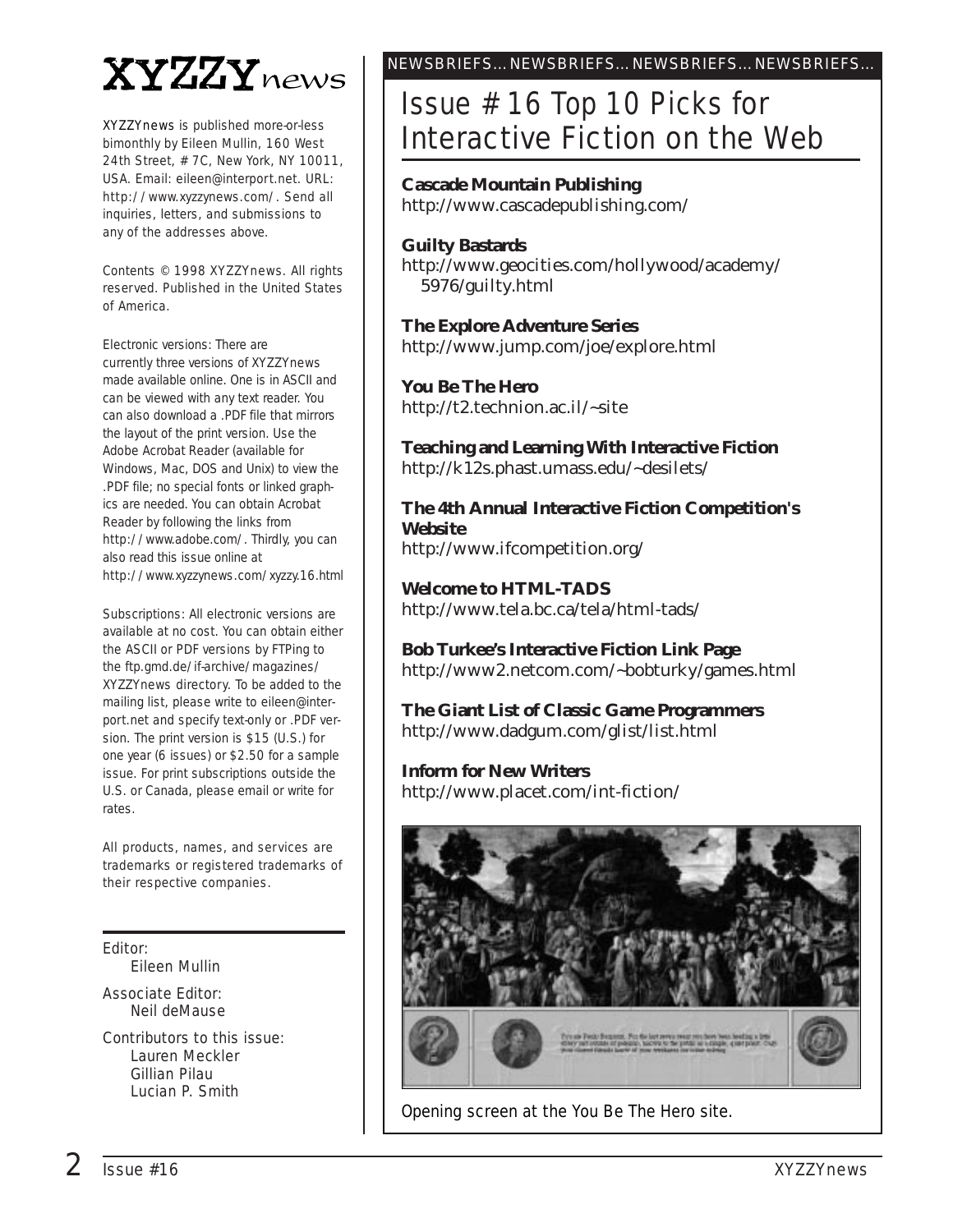### LETTERS…LETTERS…LETTERS…LETTERS…LETTERS…LETTERS…LETTERS…LETTERS…LETTERS…

*In issue #14, I printed examples of references to text adventure games discovered in non-IF materials sent in by readers ("Spot the IF Reference"). The following two letters provide some additional examples. —EM*

Dear XYZZYnews,

Two more references to "a maze of twisty little passages, all alike," only one of which I can quote:

From *Taltos,* by Steven Brust (pp.158-159):

"We made out way through the corridors of the Halls of Judgment and well as we could, which wasn't very. What had been a single straight, wide corridor had somehow turned into a twisty maze of little passages, all the same. We must have wandered those little halls for two or three hours, getting more and more lost, with none of us willing to admit it. We tried marking the walls with the points of our swords, keeping to the left-hand paths, but nothing worked. And the really odd thing was that none of the passages led anywhere except to other passages. That is, there were no rooms, stairways, doors, or anything else."

There is a reference to the Maze somewhere in Terry Pratchett's "Witches Abroad," but I lost the slip of paper that I wrote it down on, and I've returned the book to the library. Oops.

—Howard Liu ifnews@gamestats.com

Dear XYZZYnews,

There's a reference to Adventure in Larry Niven's novel *Destiny's Road.*

One of the characters describes the ecological system of the planet Destiny by saying "We seem to be in a bunch of twisty little ecologies, all different." Verrry hard to miss: made me almost fall out of my chair laughing. :)

> —Allen Short ashort@iname.com

### Infocom bugs, continued

Dear XYZZYnews:

### Here's an interesting one from Infidel (off Masterpieces):

**>put all in pack knapsack: You take the knapsack off and place it in the cigarette pack. As it settles in the cigarette pack, the cover flaps open. farewell note: There's no room. cigarette pack: How can you do that?**

**>i**

**You are carrying: A farewell note A cigarette pack The cigarette pack contains: A knapsack The knapsack contains: A rope**

**A canteen**

**>version INFIDEL Copyright 1983 by Infocom, Inc. All rights reserved.**

**INFIDEL is a trademark of Infocom, Inc. Release 22 / Serial number 830916**

The Infocom Bugs List mentions the "container bug' in Infidel — putting the knapsack and the chalice in each other at the same time makes them disappear. It works with the knapsack and the cigarette pack too. You can trigger it with the amusing sequence:

> **>put sack in pack. put pack in sack.**

Shades of Dr. Seuss!

—Joe jcmason@uwaterloo.ca

Dear XYZZYnews:

Suspended bug: Iris (the one who can see) can be used to describe all rooms.

There was something that you plug in so that can see the room that you are in. Anyway, have one robot (e.g., Poet) plug in the device, then direct that robot to follow another robot (e.g., Sensa), then move Sensa. Poet will forget to unplug the device, and you can then view the descriptions of all rooms, including the ones that are in the section that requires the wedge for access.

Perhaps stranger that such descriptions exist... or have I missed something?

> 8^) p. —Peter Ferrie

Dear XYZZYnews:

I have found a bug in Spellbreaker which is not listed on the bugs list: If you have water in the bottle then casting tinsot on any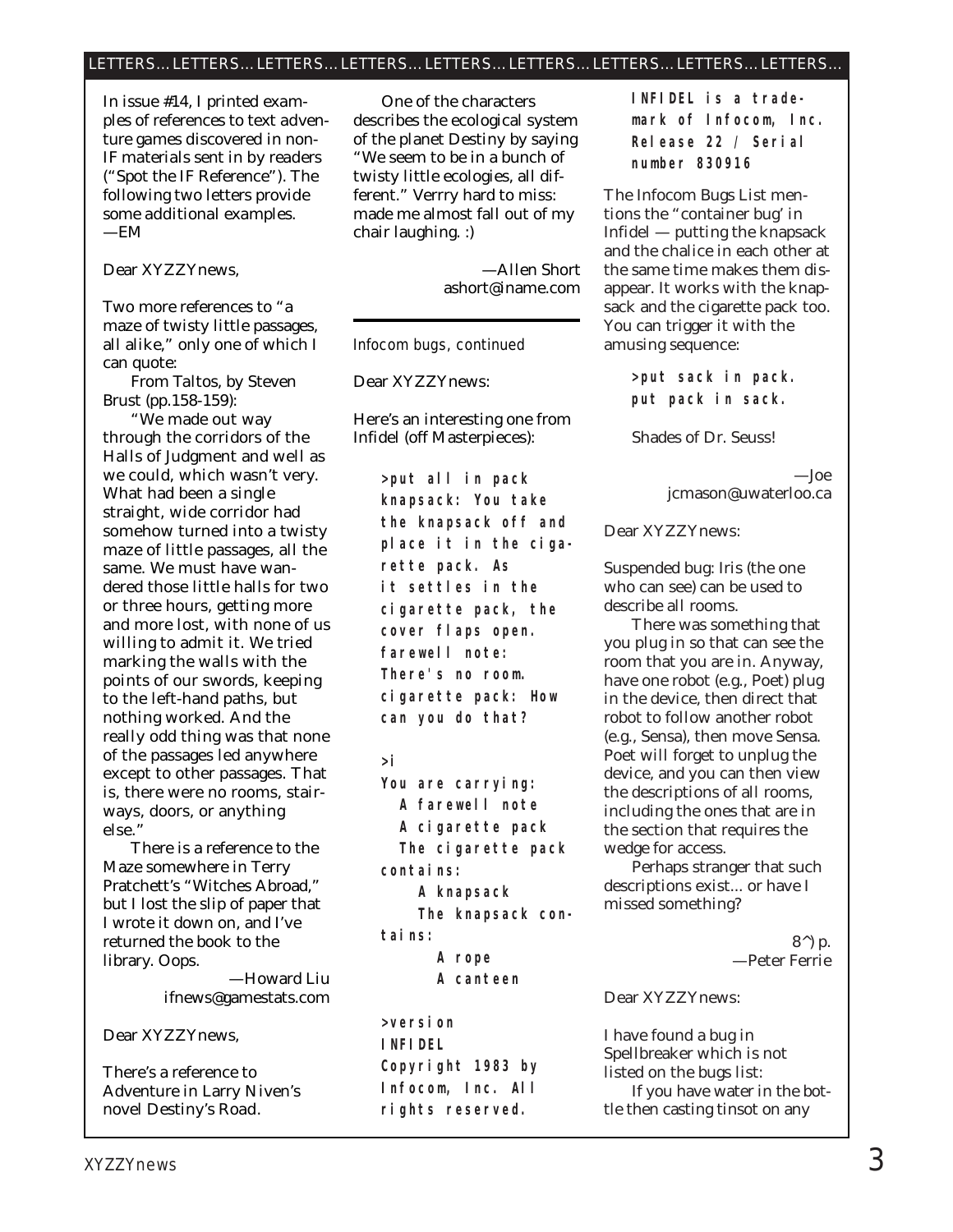### LETTERS…LETTERS…LETTERS…LETTERS…LETTERS…LETTERS…LETTERS…LETTERS…LETTERS…

body of water except for the one in the Oubliette will give the message "The water and bottle freeze and shatter into a million pieces!" and destroy the bottle even if the bottle is not in the same room or if it is inside the closed zipper.

If that's not clear, here's a concrete example. At the Enchanters' Retreat I dropped the bottle which contained water. I then blorpled the earth cube and went west then south to get to the Ruins Room. I then cast tinsot on the water there and received the message about the bottle shattering. Going back to the Enchanters' Retreat I found that the bottle was gone.

I found this in version 87/860904 of Spellbreaker.

> —Paul rizzo@best.com

### Second that emotion

### Dear XYZZYnews:

I read both Neil de Mause's critique and Laura Mixon's response.

I feel the difference in the emotion of her game (which I have tried a bit) and "regular" IF is in the way it is presented. The Erasmatron forces the emotion on you like it was trying to say "Look here! Emotion! We have determined emotion is important so we're going to stick it in your face and base the entire game on it."

Emotion works best when it's subtle and finds its way into the readers' hearts through unexpected paths. The emotion in Shattertown is predictable and completely superfluous. If you want emotion in IF play Babel.

Shattertown is a noble attempt at best and a waste of time at worst.

—Lawrence Noc-Woon Kwong lnkwong@midway.uchicago.edu

### Inquiring minds

Dear XYZZYnews,

It was a huge surprise to me that there are people out there who still cherish the ol' text adventures, as I thought everyone migrated to DOOM/QUAKE land...

A long while ago, I was putting the finishing touches on a horror text adventure game (a *real* horror game, not the cheezy "you see a ghost here" games). I was writing for the PC DOS platform, but then Wolfenstein 3-D came out and killed the text adventures off.

What venues are out there for me should I decide to dust off the game and finish it? Should I even bother? Thanx loads!

dadametz@uhc.com

—Dave

*As you might guess, I'll take issue with your blanket statement that the Wolfensteins of the world have killed off text adventures. I think you'll find a willing crowd of play-testers for the asking on the Usenet newsgroup rec.games.int-fiction. From there, it's up to you how much you'll take their feedback into account in creating a final version for general distribution to the IF community. —EM*

### Hi Eileen,

I've been reading XYZZYnews since number one, and I'm a big fan of it, lots of nice interviews. Anyway, I'm writing this because I was recently rummaging through some old papers (old indeed, as I threw away some copies of TRS-80 Magazine ;)) and discovered my collection of NZT/Status Line. I think it is complete (I have 22 issues), and I'm willing to scan them into PDFs, and the ifarchive seems an obvious spot where they should go. Question is, you know if there are any legal constraints ?

Thanks a lot. Keep the good work !

> — Rafael Oliveira rafaelg@pobox.com

*I would assume that Activision currently holds the copyright on these materials. You would need to ask permission from the company before you could legitimately reprint their material. —EM*

Hey Eileen,

I had worked with the Adventure Game Toolkit a while back, and while digging through archives on the Net to find it, I came across a link to your XYZZYnews site. It is very nice, but I'm a bit confused.

What exactly is interactive fiction? Just any "game" that employs only text, or is there more? I'm trying to work on a browser-based game where many people can all interact in a fictitious, self-running environment — and it's all text (and if I finish, it'll be free for public access). Does this fit the definition? —Rod Jackson

rodjackson@bigfoot.com

*Sure, your Web-based IF games still sounds like IF to me — and I've no doubt you'll find an eager audience if you promote your game to rec.games.int-fiction when you're done. —EM*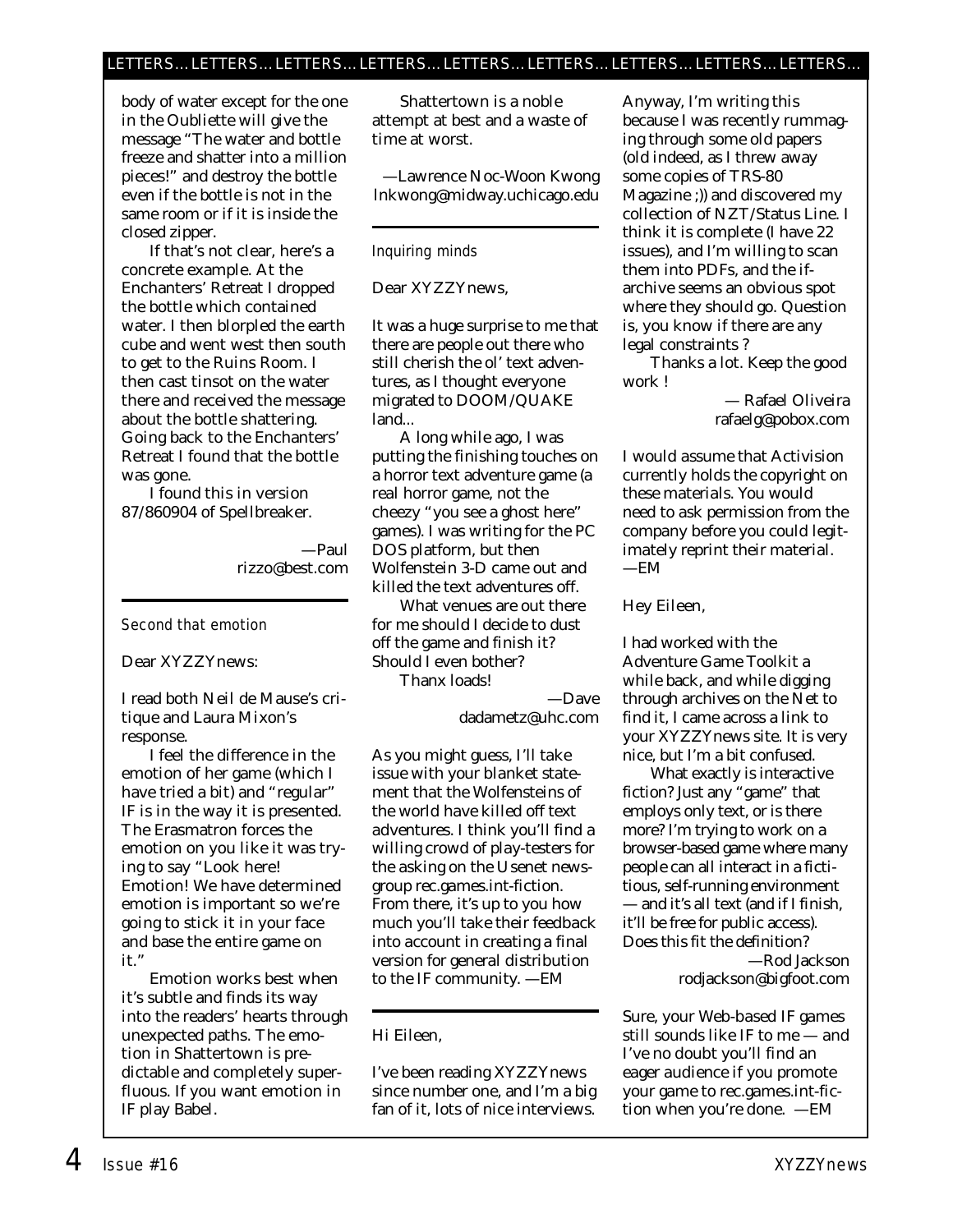# Parlez vous Nalian?

*Lucian P. Smith (lpsmith@rice.edu), author of The Edifice, was awarded the 1997 XYZZY Award for Best Puzzle for the game's language puzzle. In the following article, he describes how he developed and built this compelling feature into The Edifice's plot and gameplay.*

ne of the better gaming decisions I've made in my life so far was to set up the second level of The Edifice so the player would have to learn a new language. It seemed natural enough — after all, what characteristic of early human development is more important than the ability to communicate with others? This article attempts to trace that idea from its initial spark to its final implementation. I'll address the code in pretty general terms here, but I've re-coded this puzzle as a separate module for anyone interested in exploring it in greater detail and uploaded it to GMD, where you should be able to find it at:

**ftp://ftp.gmd.de/if-archive/programming/inform6/examples/nalian.inf**

Not all of the instances described below are in that module, but all the tricky parsing is. If you have additional questions after reading this article and perusing the module, please feel free to e-mail me directly.

Before introducing the new language in the game, it was necessary to set up the proper context. All great discoveries are driven by necessity, so I made the scenario pretty basic: your son is sick, and needs Feverleaf, which you can't find in the forest on your own. Enter Stranger, who, the player should suspect, might have some.

At this point, I could tell the player's goals were going to be twofold — first, they would have to communicate to Stranger that their son is sick, and secondly, they would have to discover Stranger's word for 'Feverleaf', so they could ask for it.

But a language with just the words, 'son', 'sick', and 'feverleaf' would be pretty dull. At the opposite extreme, I wouldn't want the player struggling through a 5,000 word vocabulary just to find those three words! So the vocabulary I chose had to be large enough to be interesting, but not so large as to be overwhelming. I also had to keep in mind that I'd have to code up responses to every reasonable sentence the player constructed, so I wanted to keep that number within reason.

I turned to nouns first. The basic three pronouns were a necessity; I decided that one word was sufficient for he, she, and it, and also chose to ignore plurals. 'Son' and 'feverleaf' were necessities, of course, and I included a few other items in the area — 'home/hut/house', 'weapon', and 'panther' (since I'd given Stranger a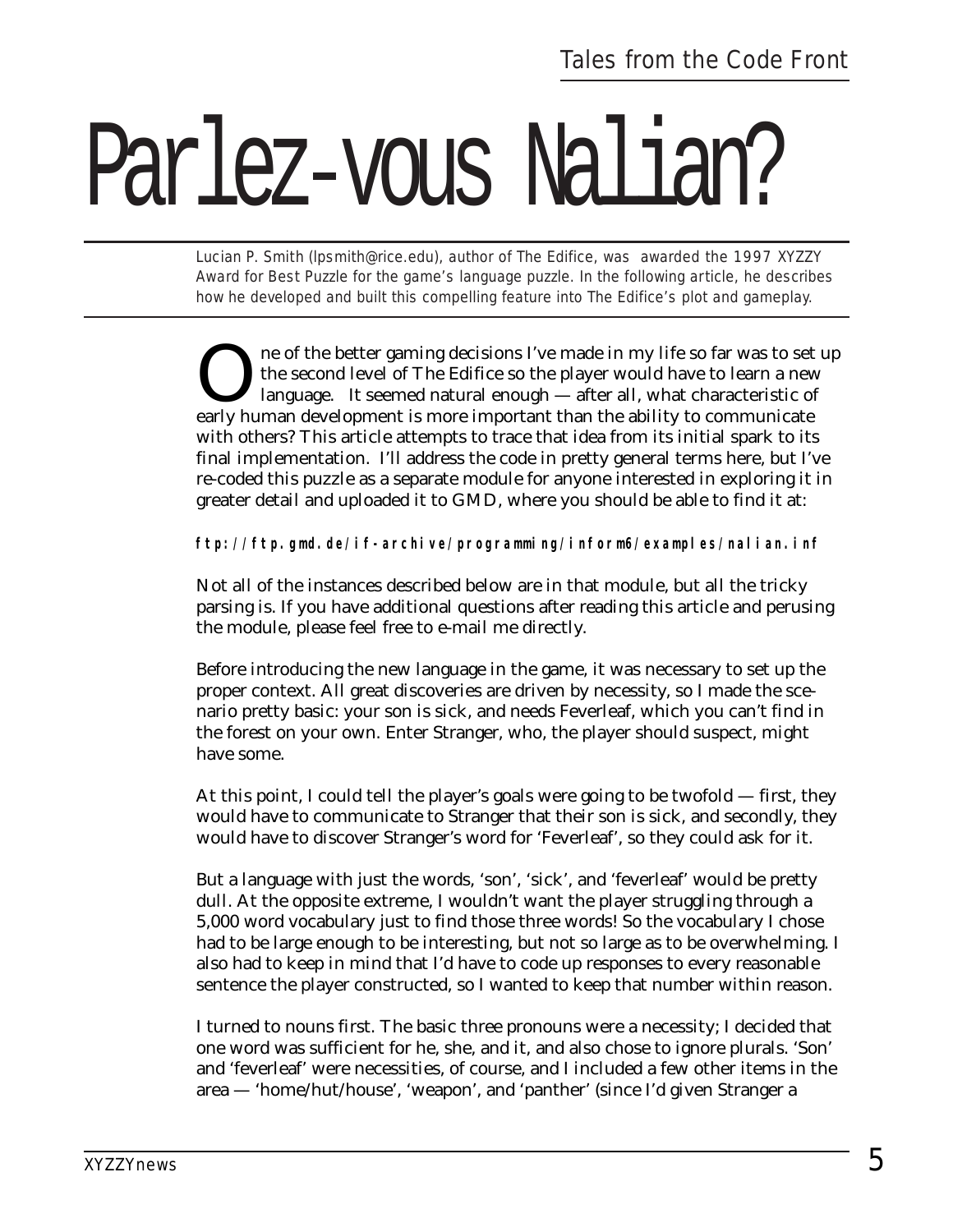panther skin to wear, it only seemed logical that he would be proud of the fact that he managed to kill it, and would want to tell the player so.)

Adjectives were next — 'sick' was one of the basics, along with my, your, and his/her/its. 'Good' and 'bad' seemed pretty basic, and I rounded those off with 'strange' (his probable adjective of choice for the player), and 'dangerous' (his adjective of choice for himself).

For verbs, I included 'give' and 'take'; these terms seemed to be necessary for an exchange to take place. If the player shows up with a weapon, Stranger gets angry, so 'leave' and 'threaten' were logical next choices. Once the player starts to communicate fluently, 'understand' would seem to be important, along with 'see' for good measure. Throw in 'is' with 'yes' and 'no', and I've created myself a rudimentary language!

Creating the actual words was really rather fun. To ease the translation process, I gave each part of speech a common ending, with the exception of putting a few different options in for nouns. This led to logical connections between the words for 'I' and 'my', for example, further easing the player's task. To keep the language even more consistent, I tried to keep common words short, and I had fun with some of the roots — 'panther' and 'dangerous' have the same root, for example, and the word for 'understand' comes from the words for 'take' and 'I'.

For grammar, I kept it simple — there is none. No new word endings for different parts of speech, and no significance attached to word order. This makes Nalian a poor choice for creating complex sentences, but I wasn't planning on doing that anyway.

At this point, I was ready to start coding. Since most of Stranger's speeches would come from player input, I first needed to figure out how to correctly parse player input. Standard Inform parsing techniques were wholly inadequate to the task at hand, so I turned to the Inform properties 'grammar' and 'life'. Unfortunately, I had to copy some code here, but this wasn't terribly extensive. I got Inform to tell me where the player's sentence began and ended, and set up a loop to deal with each word of player input.

There were four possibilities for each word the player typed, and all four needed unique responses: The word could be Nalian, 'English' (understood by the parser), gibberish (not understood by the parser), or punctuation. The appropriate responses would be recognition for the first, partial recognition for the second, bewilderment for the third, and the last should be ignored.

The first order of business was to check if a typed word was in Nalian. After a brief unhappy experiment with byte arrays, I turned back to the old mainstay of IF programmers: objects, rooms, and containers. Each Nalian word became an object, stored in a new 'LanguageRoom'. A container called 'Sentence' served to collect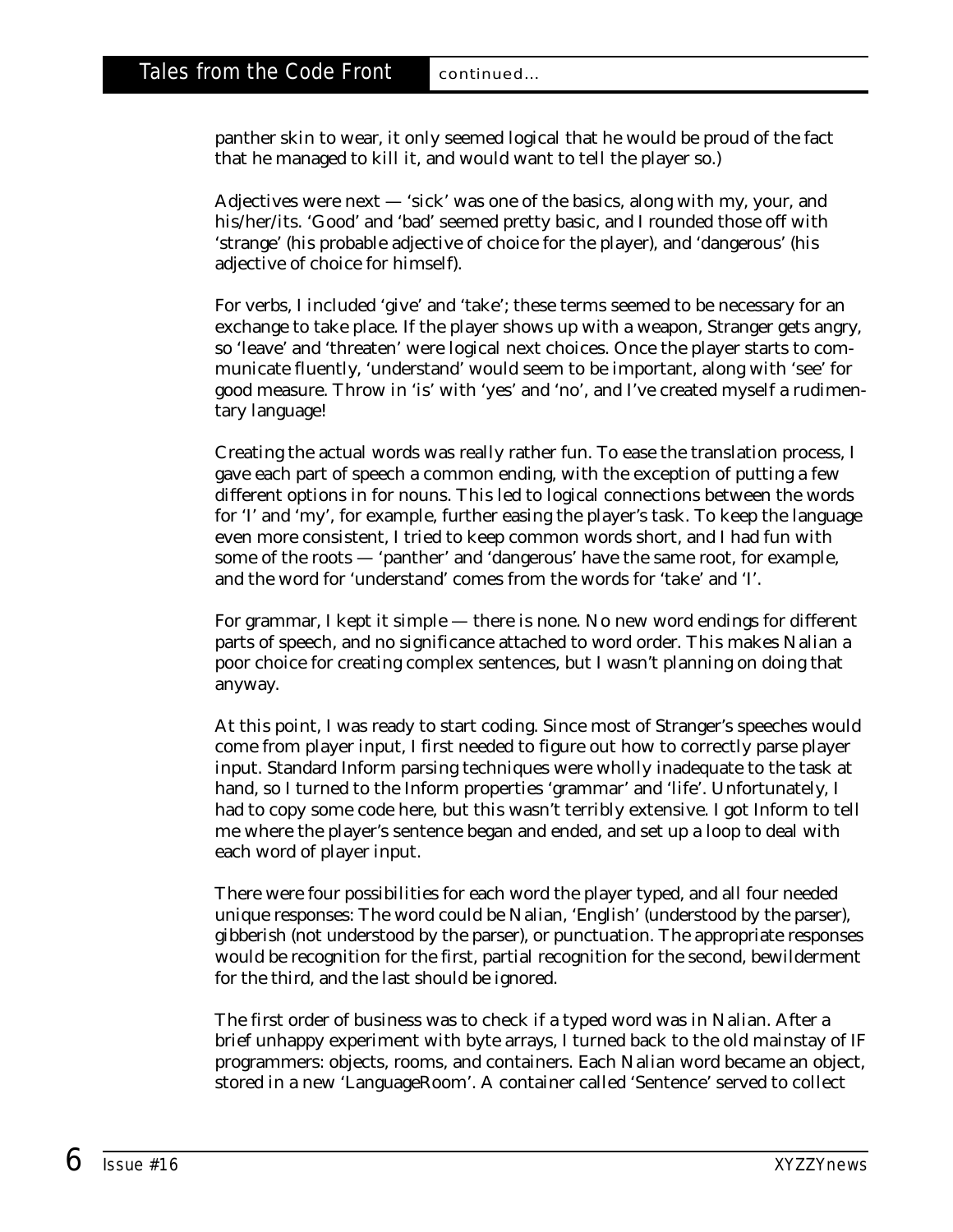player input — any time a word-object was matched, it got dumped into the 'Sentence' bucket — the new repository of player input.

Gibberish words were easy to recognize  $-1$  got a value of '0' for any word not in the parser's dictionary. English words were similarly simple — any non-zero value not caught by my earlier 'Nalian' check.

With punctuation, however, I ran into a problem — I was getting '0' again. In addition, any attempt I made to try to put punctuation 'words' into the dictionary resulted in failure — sometimes it even caused Inform to not recognize commas and periods at all any more! My solution for the contest was to hack the library. I found that the routines 'FirstWord' and 'FirstWordStopped' were throwing away any punctuation information they came across, so I changed this behavior for my calls to these routines from 'grammar' and 'life', being sure not to change the default behavior for normal library calls. Even this turned out to be inadequate, however. One of the bug reports I received from participants in the 1997 IF competition was that when the player tried to ask Stranger questions in Nalian, Stranger failed to understand them. This turned out to be because while Inform separates commas, periods, and quotation marks from the words they adjoin, it does not do this for other punctuation. Hence, the input:

**>SAY "NA BEN LALSE," TO STRANGER**

gets separated as:

**SAY " NA BEN LALSE , " TO STRANGER**

and the input:

**>SAY "NA BEN LALSE?" TO STRANGER**

gets separated as:

**SAY " NA BEN LALSE? " TO STRANGER ^^^^^^**

Since 'lalse?' was different (to Inform) from 'lalse', the parser was failing to understand the latter as valid input. After a plea to the newsgroups, Torbjorn Andersson kindly answered and told me I could use the routine 'LanguageToInformese'  $-$  a routine commonly used for foreign languages! In this case, it was a simple matter to convert question and exclamation marks to periods, since I was ignoring punctuation anyway.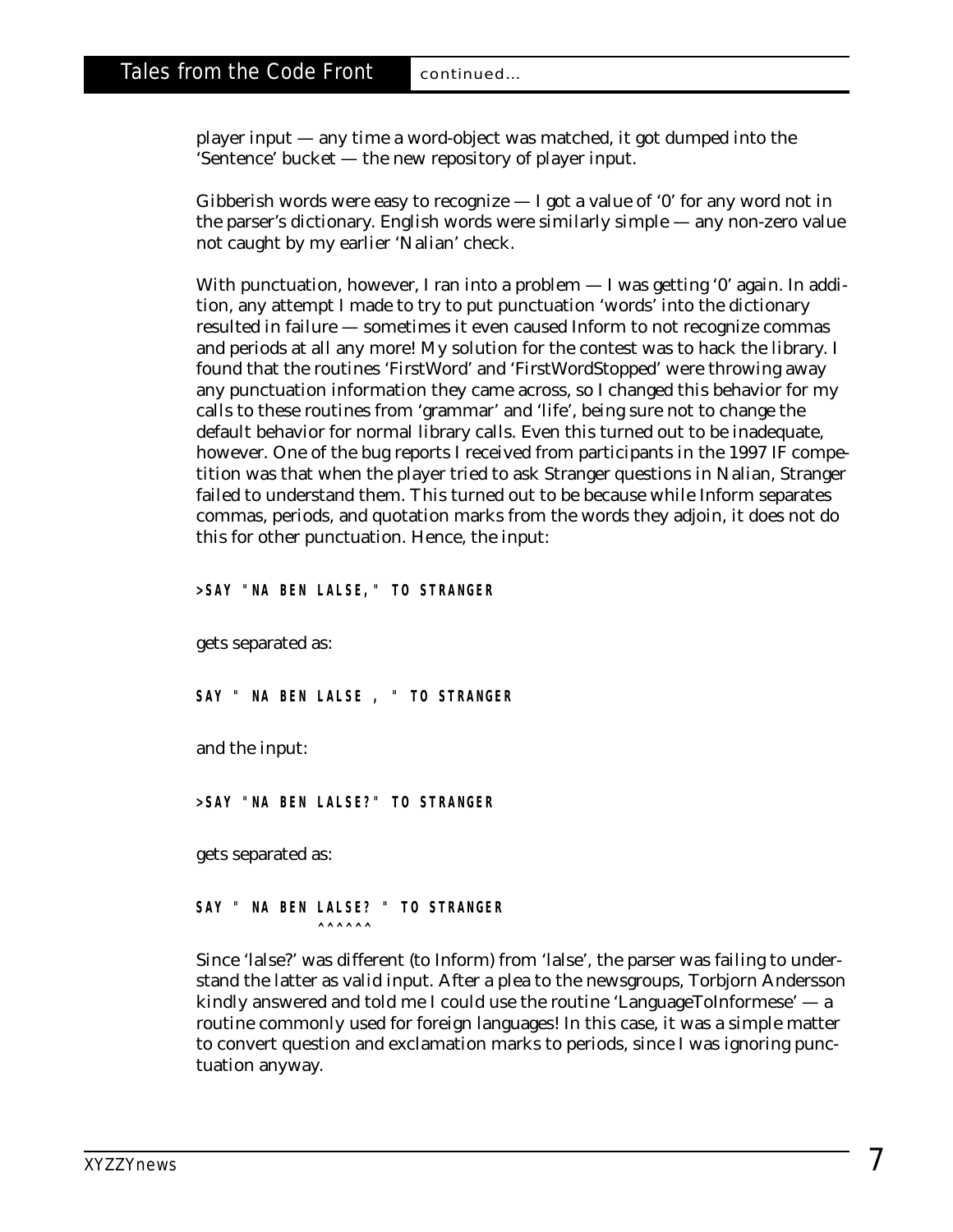At this point, I was able to flag English and gibberish words, and had all Nalian words stored in 'Sentence'. Now came the hard part: coding responses to the various sentences!

Examining the vocabulary to this point, I found that Nalian had a 25-word vocabulary. Not too large, but let's see: accounting for all possible three-word sentences results in 25 times 24 times 23… 13,800 potential sentences! Yikes! Clearly, I was not going to be able to code up 13,800 responses, so I had to resort to more devious methods.

First of all, I set up responses for when there was only one word in Sentence. 25 responses were a lot, but manageable. Next, I reorganized the remaining sentences, putting verbs first, then nouns, then adjectives. For sentences with no verbs, I assumed an implied 'is' between the noun and any adjectives in the sentence (Sentences with nothing but strings of nouns or strings of adjectives could be dealt with with a simple response indicating puzzlement, and a general clue as to how to better use Nalian; likewise with sentences with more than one verb.) Since the presence of the word 'is' now didn't mean anything, if my routine found 'is' in the Sentence with other words, it could just throw it out and start over. In the same manner, the presence of the word 'yes' wouldn't change the essential meaning of the sentence, so I could throw that out, too.

So, with eight nouns and eight adjectives, that meant only 64 responses — some of which could be concatenated, and some of which had to be expanded. Nouns and adjectives which were crucial to communicating the player's plight were singled out (son, sick, feverleaf, and my) so that my routine would assume the player's sentence was basically correct if it contained the important bits of information — Stranger is, after all, working to understand the player. However, to prevent abuse of this concession, I made Stranger unable to understand sentences that were more than five words in length, complaining that he couldn't follow your terrible accent all the way to the end. This allowed the potential sentence "Yes, my son is sick," to be understood, but not sentences of any greater length.

For sentences with one verb in them, I focused my responses on one noun that followed. With my reorganized sentences, this meant that Stranger was more likely to pick up on certain key words than others, if the player tried more than one. By leaving them in, though, I could tailor certain responses to acknowledge more than just two key words. For sentences with only verbs and adjectives, I gave a general response that essentially told the player that his sentence didn't make much sense without a subject. With six verbs and eight nouns, this meant 48 basic responses here, some of which, again, were concatenated, and some of which were expanded. (For example, when the player used the word 'son', it was important to check if the word 'my' was also used, to distinguish the boy standing next to Stranger from the player's sick child.)

Finally, I had to deal with the word 'no'. By this point, I had already written the bulk of Stranger's responses and was getting rather tired of it. This one simple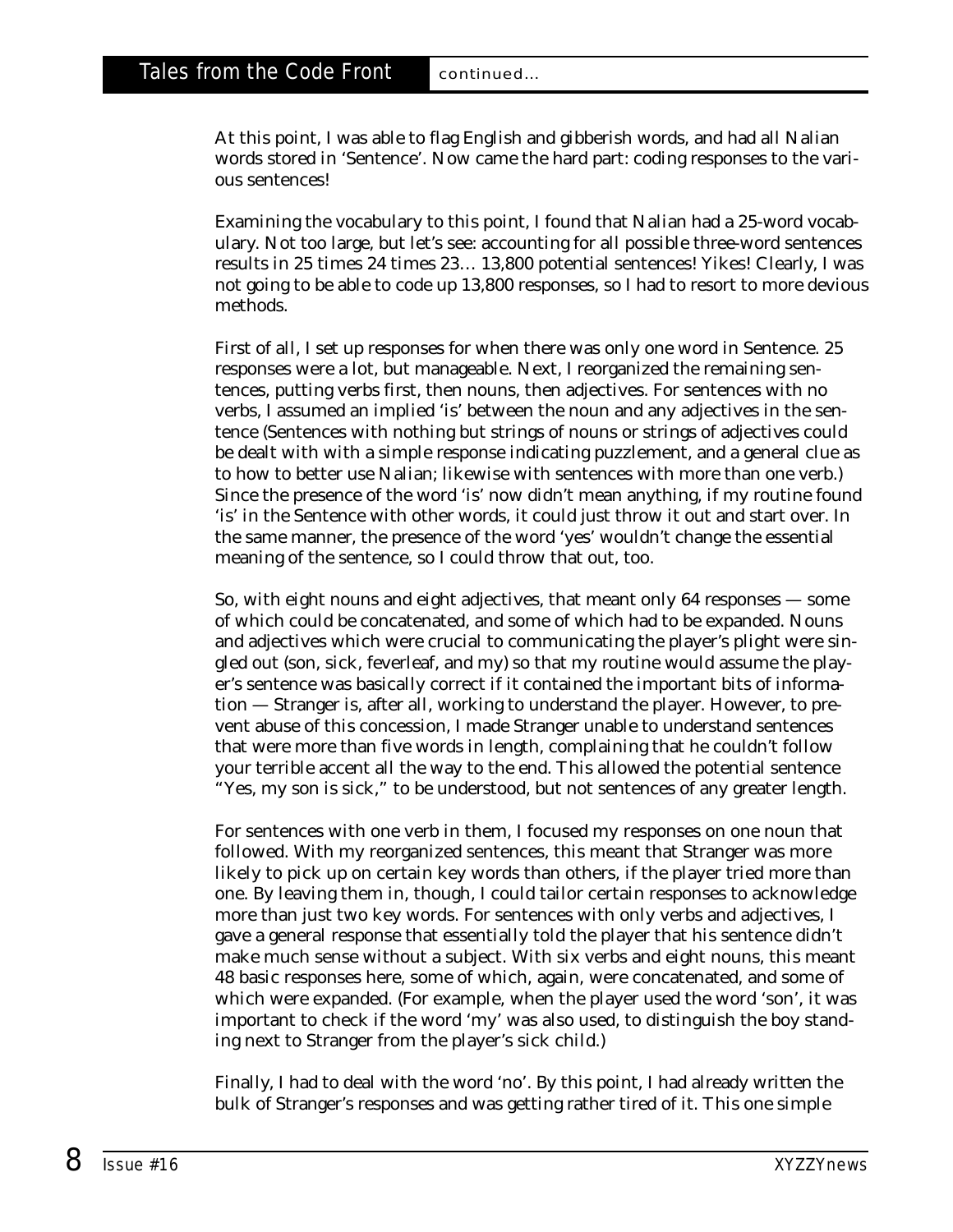word opened up a whole new unwelcomed vista of potential — so I cheated. If the player used the word 'no' and a verb, Stranger took that as a command not to do that verb, and just stood there. If there were no other verbs in an otherwise reasonable-sounding sentence, Stranger simply acted disinterested. This was not ideal, but I really didn't want to code up *another* 64 responses for the nouns and adjectives. Even so, in the end this section takes up 52K.

In the setup above, I showed how I had to condense Stranger's vocabulary so that the number of responses I had to code up was manageable. In actually writing the responses, however, I had to expand his vocabulary conceptually so it could express everything I wanted it to.

One trick I used was to use 'yes' as an emphasis word. "I am dangerous," then, became "I am yes dangerous." To de-emphasize like sentences, I'd leave out 'is' — "I dangerous." 'good' became the embodiment of every positive force in the universe, and 'bad' became the opposite. Generally, every word became much more than its original English counterpart.

Also, I tried to use a lot of body language. With this context, individual words would be (hopefully) easier to figure out. When the player spoke just one word, I often had Stranger mime a response that illustrated that word. I also decided that nodding meant 'yes' to both of them, and shaking one's head meant 'no'. This cleared up another problem I had had — when Stranger asks the player a question, how should I respond to the Inform verbs 'yes' and 'no'? Printing out 'you nod your head,' and 'you shake your head,' before giving Stranger's response turned out to work nicely here — and also meant I had to add three new verbs, "Nod head," "Shake head," and "Shrug."

Finally, I had to code up responses to the player showing Stranger things, or pointing at items. This was almost laughably easy, with a mere dozen items on that level. Unfortunately, this was where one of my game-crashing bugs showed up, if the player showed Stranger an unexpected item (like pointing in a direction, for example.), due to the way I cross-referenced the verbs 'Point' and 'Show' (If there was no default response for one, it called the other, and visa versa. Oops.)

So, with all this analysis, have we discovered why this puzzle was so popular? Probably not. The analysis points to areas where it could have gone wrong, but not to the essence of what made it fun. Having not solved it myself, I am in the unique position of knowing the ins and outs of the puzzle intimately, but not having ever directly experienced it. I didn't even know if someone \*could\* solve it, or what paths they were more likely to take if they did! However, as best as I can figure from talking to people, I think the basic reason it was fun was that it let the player figure out a system, and then manipulate that system to produce a desired result. Making the system interesting and responsive were essential, but the basic concept is inherently intriguing, I think. I could be lalse, but that's the way I unen it. ❸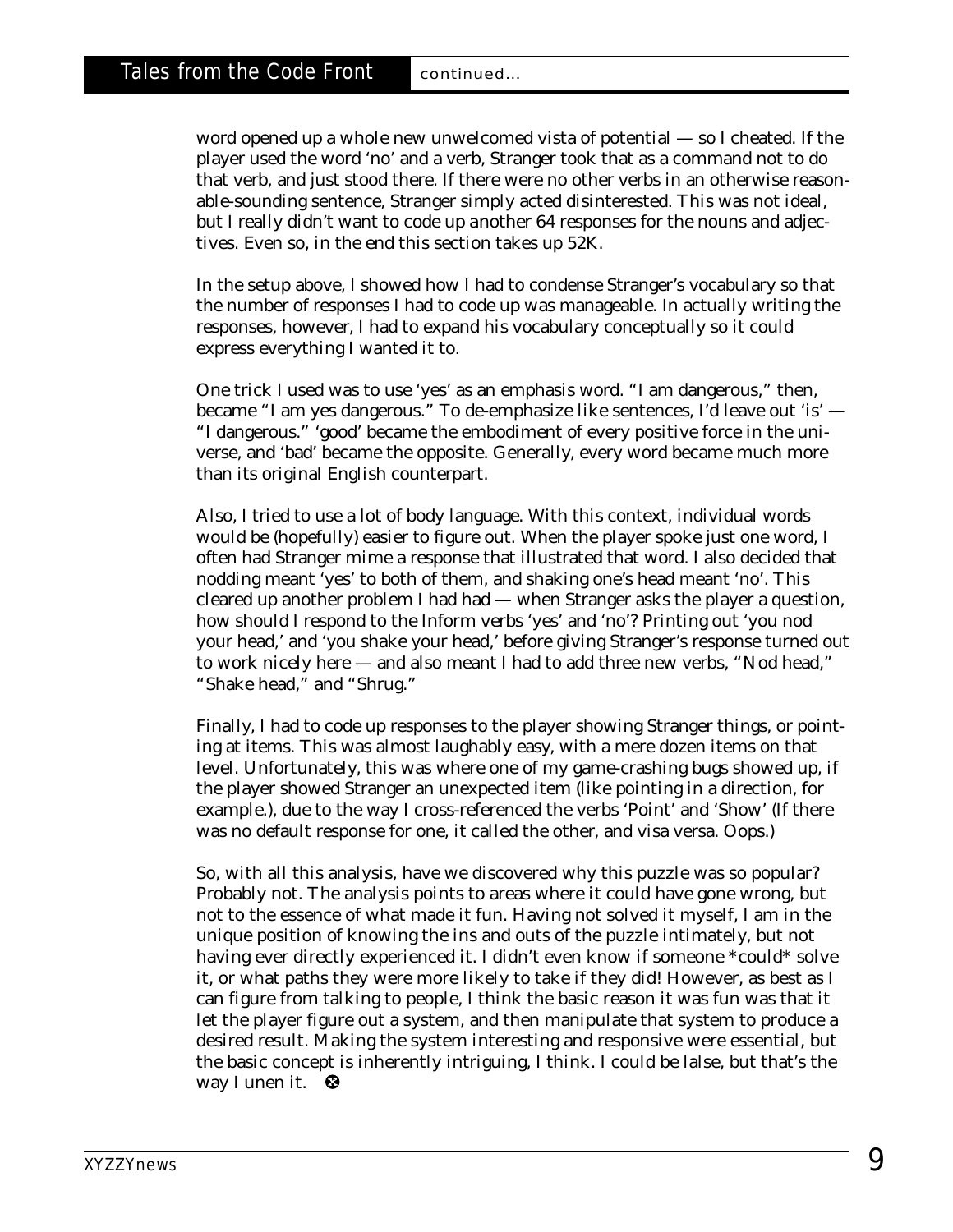# Book Review



by Ben Sawyer, Alex Dunne, and Tor Berg Coriolis Group Books, 1998. US\$49; Can\$69.99 728 pages, includes CD. ISBN: 1-57610-177-0

Anyone who's harbored idle fantasies about creating the next Myst would probably be drawn to this title while browsing at Barnes & Noble. None of the topics covered in *Game Developer's Marketplace* focus specifically on designing text adventure games or the history of such games, unfortunately — despite the tome's hefty length — but it's useful for gaining valuable insights about the the industry as a whole, especially if you're considering computer game development as a career choice.

The book is divided into four major sections; the first, focusing on the planning basics of game design and a brief history of computer game and video game companies, is of the broadest interest to all fledgling game programmers. So, even if you consider game development more of a timeconsuming hobby than a potential career choice, you'll find useful tidbits in these first seven chapters. Of these, chapters 5 through 7 will be the most interesting for interactive fiction fans considering game development for fun and (possibly, but not probably) profit.

Chapter 5, "Refining Your Design,"tries to come up with some simple answers to questions like "What makes a game successful?" Its discussion of problem-solving and the role of puzzles in a game is good food for thought; while you may not come away with any earth-shattering insights, it will probably help you better consider your audience's needs and interests when you plan your game's puzzles along with their overall difficulty and various outcomes.

I turned to Chapter 6, "Storytelling, Design Details, and Interface Design," right away because of the title. The focus on graphical game interfaces is annoying — for IF-only developers, anyway! — but the chapter does touch on some good issues that any good programmer worth his or her salt should consider. These range from how well a work of fiction can be adapted to an interactive game to how to give your characters depth.

Chapter 7 is devoted entirely to tips for successful game design. This is the only chapter where I found a specific mention of text adventures; it also touches on all kinds of other specific game genres and gives a very general overview of the design challenges of each.

In the second major section of the book, the authors turn their attention to how one can gain financially from an interest in computer games — namely, how to get a job with a big-name entertainment company or how to pursue venture capital to fund your own startup. I liked the job-hunting tips in Chapter 9 the most; this practical advice would apply to just about any industry, but the chapter also includes capsule descriptions for the many different staff positions that play a role in developing a commercial computer game — many of which, I have to admit, were new to me.

The third major section is a bit scattered, but is meant to address market research and legal issues that affect game development, from the demographics of game players to intellectual property rights. Finally, the resources section in Part IV — listing software utilities and contact information for game publishers, among other tidbits — is reproduced in electronic form on the book's enclosed CD.

The book's overall tone comes across as very casual and laid-back, a friendly approach that like a lot of other Coriolis Group Books — could stand to use much more tightening and editing, but which makes for an easy read.  $\bullet$ 

*—Lauren Meckler*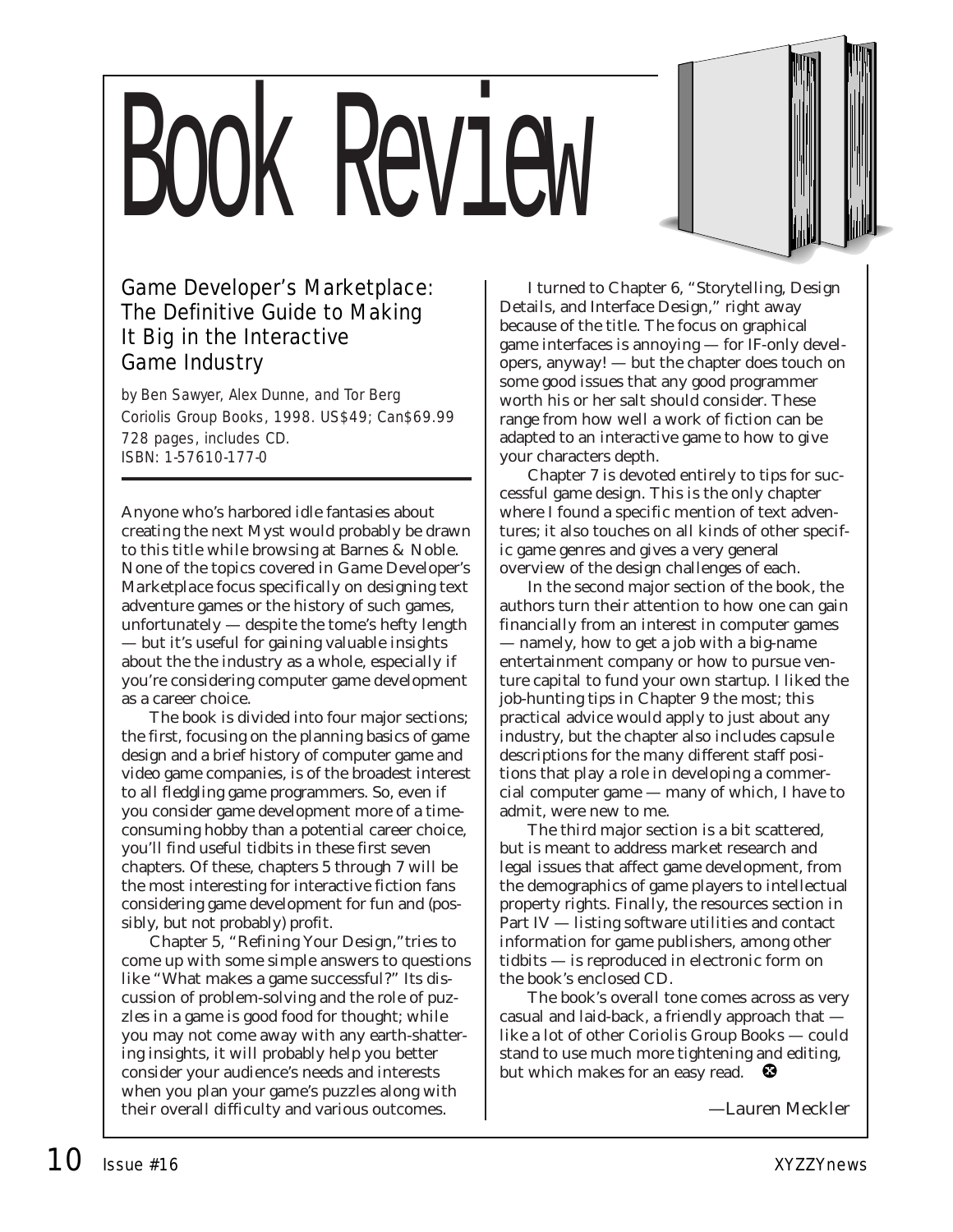# International Game Developer's Network (IGDN ) Conference

*by Lucian P. Smith (lpsmith@rice.edu)* 

uring the weekend of March 13th, I attended the International Game Developers Network (IGDN) Conference in Austin, Texas. What follows is what I learned and observed from that experience. I highly recommend that if you ever get a chance to go to one of these things — a smaller conference, like this one was — go for it! It's truly fascinating, and you'll learn a lot about the computer gaming industry.

# General impressions

**Informal.** These people are not your corporate types. The "old hands" in the industry were dressed nicely, but nobody wore a suit. The majority of those under 30 wore T-shirts. The name tags had your first name emblazoned in a huge font, underneath which was your last name, in a much smaller font. Under that it either had your company affiliation, university ('Rice', in my case), or your lunch choice (which had me temporarily wonder if I was getting a particularly bland

lunch.) Nary a 'sir' or a 'mister' was to be heard for the duration of the weekend.

**Young.** The old hands I spoke of earlier were few and far between, and comprised maybe 10 to 20 percent of those in attendance — and I'm including everyone who looked like they were much over 30 in this category. I'd guesstimate the average age at maybe 27, the median at 25. However, there were precious few "newbies" like myself there. Most of these people had been in the business for years and knew the trade.

**Male.** The males outnumbered the females maybe 10 to 1. Interestingly, this ratio seemed

### Hear for yourself!

Several of the speeches given at the IGDN conference in March, and described in this article, are available for audio playback online. You'll need the RealAudio plug-in (available from http://www.real.com/).

- Chris Crawford's talk is at: ftp://www.kesmai.com/audio/ crawford.ra
- and Jim Dunnigan's is: ftp://www.kesmai.com/audio/ dunnigan.ra

to extend across all age groups; the number of women in the industry doesn't seem to have changed much over the past few decades. Even more noticeable was the lack of racial diversity; I think I may have seen one black person and a couple of Hispanics out of about 300 in attendance.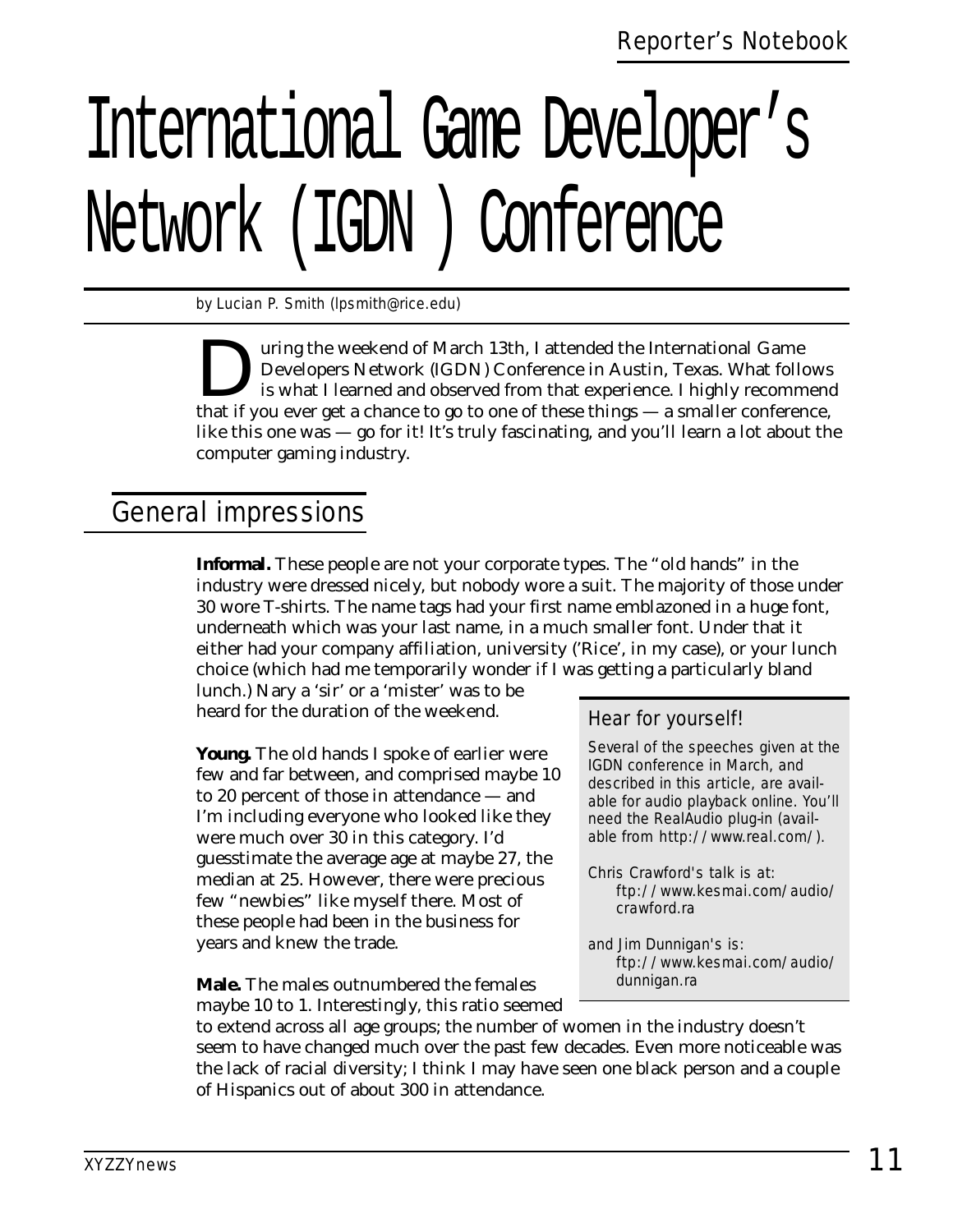**Unsettled.** As people talked about their jobs, I began to realize just how volatile the gaming market is. People seem to work at one company for maybe one to five years before moving on; whether this was by choice or by force was harder to determine. There seemed to be an inordinately large number of small bands of people who would form small companies, create a game, and then try to get some big-name publisher to pick it up. I also heard about a conference called Computer Game Developers Conference where people with the games find the people with the money, and from there try to get funded for the year ahead.

## Issues of the day

The most frequently voiced concern I heard at the conference was the complaint that the market is being driven by clones, and that the more creative and unique games aren't being funded. The other hot topic under discussion was what to do about online games. In addition, many people were wondering about gender-inclusive gaming — why this was so rare, and how to encourage it.

While I heard much discussion on how to deal with these issues, I didn't hear any that were wholeheartedly endorsed by the crowd at large. I heard plenty about direct publishing, and general acknowledgment that the Internet could change the publishing industry, but no one ventured further to say how that might play itself out. It seemed that just about everyone had ideas about online gaming, but no one could point to any that have worked really well yet or even to the satisfaction of those involved. There is money being made in these endeavors, but nothing seems to have emerged as an industry standard yet. It seems obvious what people are doing wrong, but it is still unclear how to do things right. Whoever does, though, is likely to make a lot of money. Gender issues in games weren't resolved either, but I'll talk more about that later.

So now, on to the speakers…

# Keynote speaker: Alex St.John

Alex worked for Microsoft for many years before leaving to join the gaming industry, so he had a slightly different perspective to share with us.

What are companies? Are they their hyped product? Or are they the hype? What really endures — any one given product, or the process?

One half of all applications running on personal computers at any given time are games. This should translate into incredible leverage for the gaming industry — but it doesn't. Entertainment doesn't leverage anything, at least not in the manner of Word, Lotus, and others, with their continual upgrades, which you pay money for.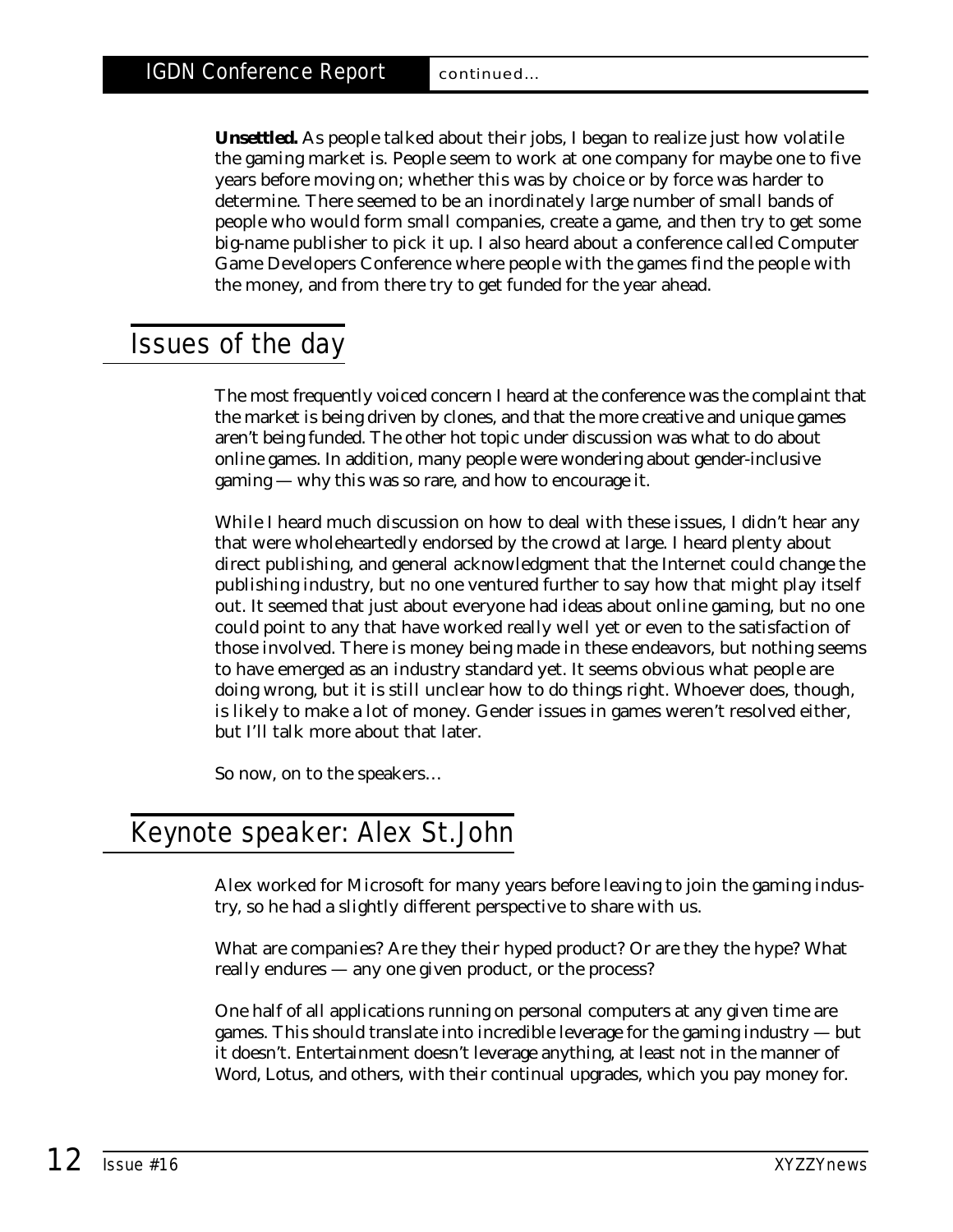Leverage comes in the form of platforms. Why do we run games on top of existing operating systems, which are designed to do tons of extra things we don't need? Why not model the arcade games?

The main point is this: Game companies right now live or die by their latest product. This is no way to run a company. If we want to keep some of our leverage from our last product, we need to find a better way to keep customers.

# Roundtable: Gender-inclusive games

Richard Garriot wasn't around to talk about "Ultimas: Past, Present and Future" (he was busy dealing with his Ultima Online class-action lawsuit), so I decided to stop by this roundtable, with facilitator Sheri Graner Ray. Sheri is the president of Sirenia Software, and was described as "one of the pioneers in the field of designing girls' games." Sirenia Software apparently hasn't produced any games yet — I did mention the gaming market was volatile, didn't I? — but she used to be director of product development for Her Interactive and produced three games there, including "The Vampire Diaries." Previously, she worked with Origin on the later Ultimas, among other games. Most of the examples she gave were from her experiences with U7:Serpent Isle, although she did talk briefly about why vampires appeal to female players.

A recurring refrain in this roundtable was, "Females represent 52 percent of your potential market. Why not pay attention to those aspects of your game design they feel is important?"

The first thing she said was: Males are visually stimulated, females are emotionally and tactually stimulated. Attach electrodes to guys and show them a car chase scene with no context, and they react. Females won't. Put a kidnapped child in the front car and a mom in the back car, and the females will react too — and not just because of the mother/child relationship. Give a gun to the woman in the back, and the females will cheer along as she shoots at the kidnappers. Violence, excitement, flashy graphics, whatever — a female will tend to be bored rather quickly unless a reason is given. She quoted the line, "A woman needs a reason for violence, a guy only needs a place." (I had heard the line elsewhere applied to a different subject, but no matter.)

Her most controversial statement — to me, at least — was that people don't want to role-play people of a higher social status than they are. Conversely, people don't mind playing people of a lower social status. In U7:SI, there were a variety of characters you could choose between. The females invariably picked female characters. The males picked anyone. There were also interesting divisions along race lines: Blacks picked black characters, while whites picked anyone. The largest demographic group that chose to play the black female character? White males.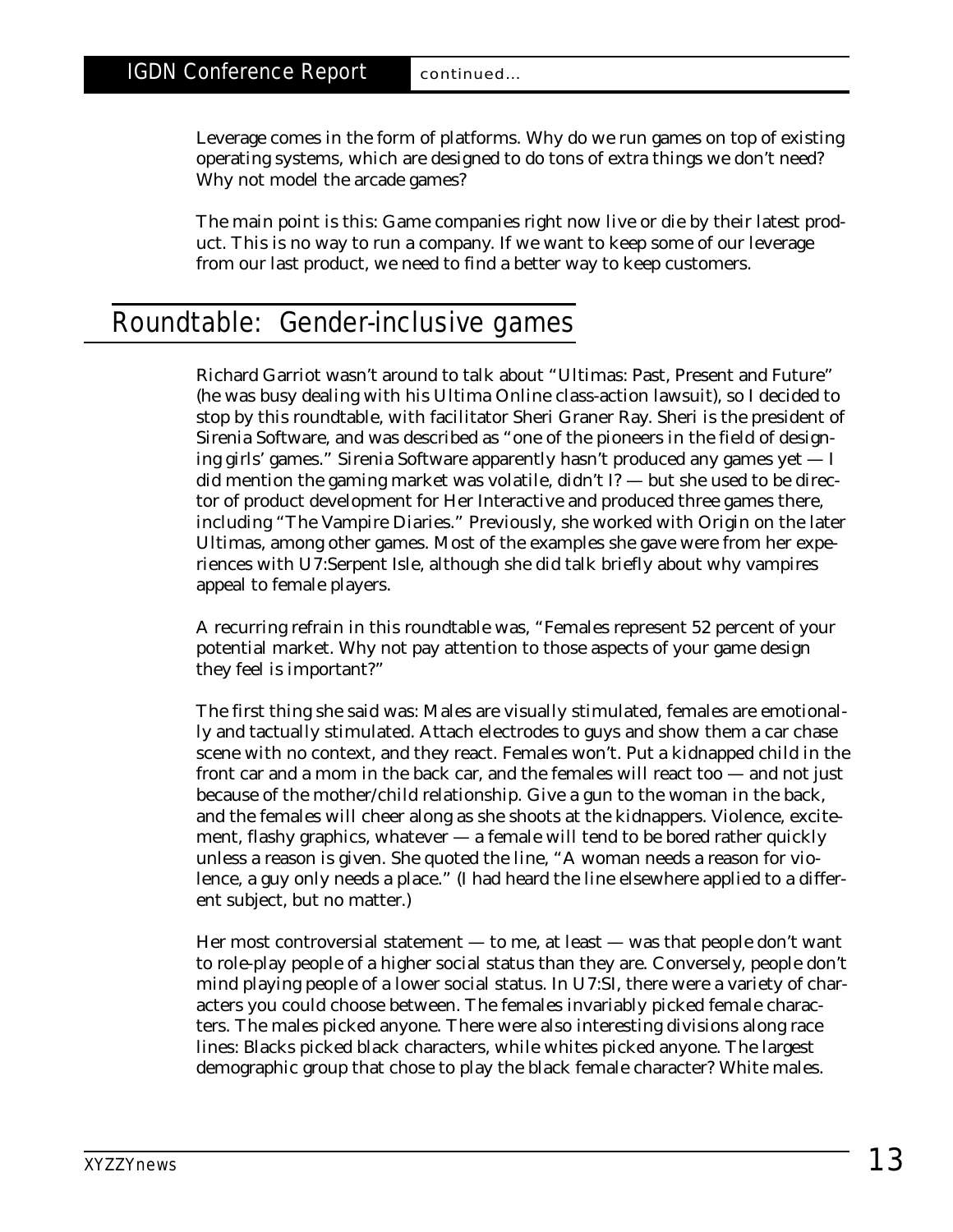I'm not sure I agree with this, although it's an intriguing hypothesis. The observed behavior is what it is, but I'm not sure it implies what she thinks it implies. As my wife pointed out to me in a discussion we had later, it may be that when a guy plays a girl, he doesn't have any problem playing her 'like a guy' — she becomes a tomboy, is all. The female, on the other hand, doesn't want to play a guy like a girl; she would want to play him like a guy, and this would take more effort than she wants to expend in something that should be entertainment.

There are other reasons I'm not sure I buy the 'higher social standing' argument. There are, of course, many scenarios where the player plays someone of a *much* higher social standing than they are. Kings, emperors… even an active and respected member of a community. This doesn't seem to have any bearing on anyone's comfort level with role-playing that character. Or consider the issues with the tables turned — imagine a game set in a matriarchy, for instance. I may be alone here, but in this setting, I would suddenly feel awkward playing a female of any social ranking, let alone one of high status. I would imagine females would have no problem playing those characters. Likewise, in this same society, I think females wouldn't have problems playing a male, while males would feel compelled to play the male. It's hard to pinpoint where this awkwardness comes from, however. It may be that I feel instinctively that the social rules of behavior would be different in this society, and that I would be lost trying to play 'like a female' within it. This feels close, but I'm not sure I've pinned this down yet.

Other things that tend to be more important to female players: exploring relationships between people and their environment. Exploring alternative pathways of resolution. Finding endings that are mutually beneficial to the parties involved.

It turns out that both boys and girls play the same computer games up until the age 8 or 10, at which point the boys continue on (to games like 'Doom', more than likely), while girls tend to stop. As time goes by, females are socialized to never consider using computers for entertainment, but only for work. Sheri conducts a lot of surveys where she asks women questions like, "What would have to be in a computer game before you would buy it?" All too often, she'll get the response, "I work with computers all day. Why would I want to be on them more, in my free time?" If you think about this, this is dumb. Ask a TV studio exec if she caught the latest Seinfeld episode, and she won't say, "Ugh. I work with TV all day. Why would I want to watch it in my spare time?" It's a completely different experience. But females have been indoctrinated to associate using computers only for work.

Other trends: Males tend to approach conflict resolution mano-a-mano, strength vs. strength. Females try more to resolve conflict through compromise and/or manipulation. A female player will try to work out a happy ending for *someone,* not even necessarily her own character; she can be willing to sacrifice her own character if she knows the fortune of another character they care will take a turn for the better.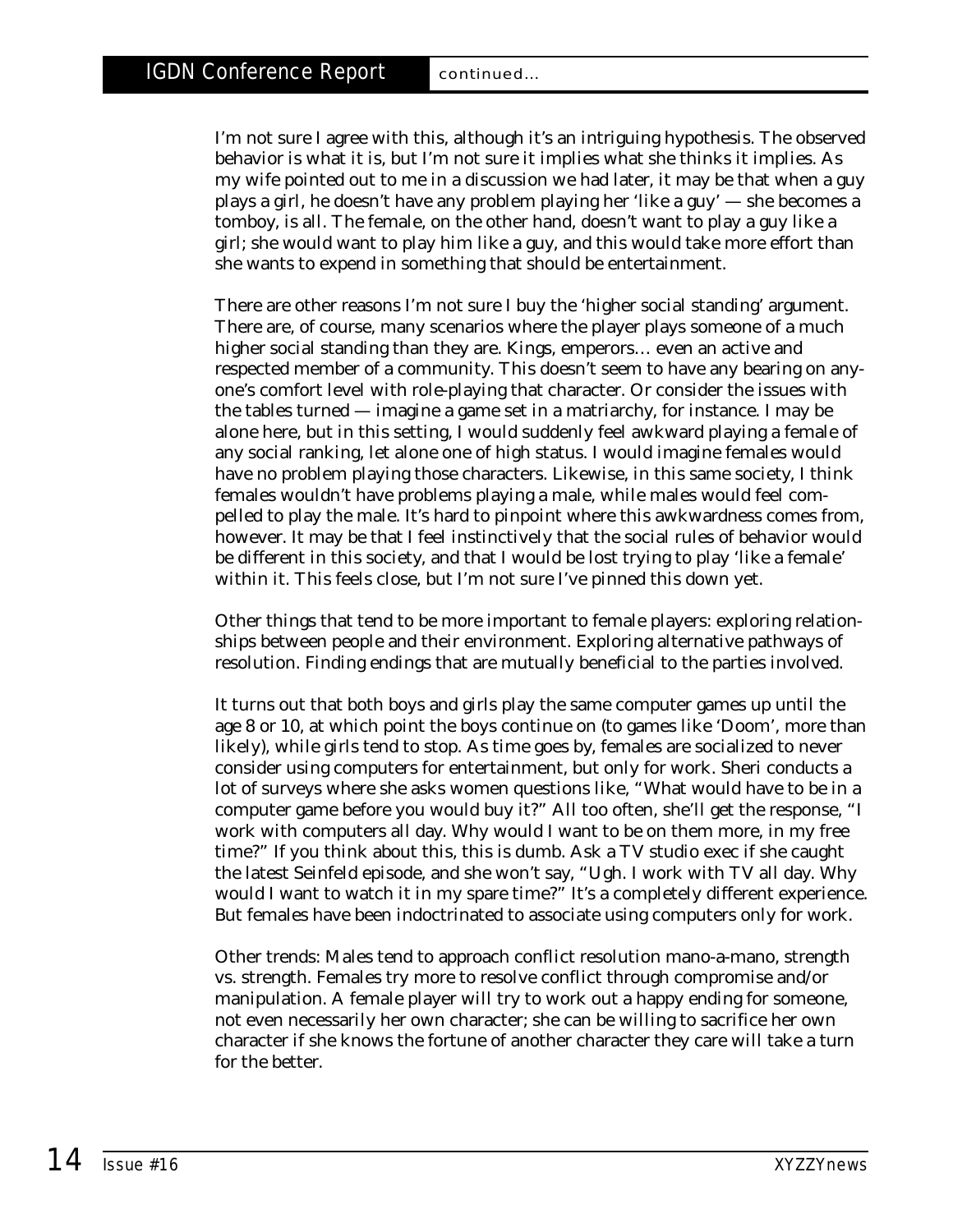One disclaimer: Sheri told us, about halfway through one of her talks on this subject that usually someone will say, "But isn't that just good game design?" Bingo. The trends outlined above are not universal, by any stretch of the imagination. By incorporating into your design aspects that will appeal to the stereotypical female, you appeal to a huge swath of males, as well. If you can do both well, you only serve to widen your game's appeal.

# Brian Moriarty: 'Entrain'

*[Note: Unlike my other write-ups of the conference speakers, here I've largely reported Brian Moriarty's speech verbatim — as far as my illegible notes and faulty memory could allow, of course.]*

"Hi, my name is Brian Moriarty. Welcome to the premiere of my '98 rant."

Brian's talk was the only multimedia presentation I saw. Throughout the duration of his talk, he showed a video accompanied by a deep, rhythmic music. He started off by explaining what was in the video. First, he showed us the final scene from 'The Great Train Robbery,' in which a man lifts his gun, points it at the audience, and fires. The next scene was from 'Duke Nukem' and showed a guard approaching the player, getting shot, and then writhing around on the ground. After that, the video went into a continuous loop, with one second of the Train Robbery shot, and one second of Duke, each second punctuated by a silent gunshot.

**Entrain (en tran'), v.t. 1. To carry along. 2. To trap. From MF 'entrainer' = en- + 'trainer' to drag, trail.**

When Brian was in the fifth grade, he went with his class on a field trip to visit a small restored town. While most of his class went off in one direction, he wandered instead across the street into a little shop. Inside, he saw walls and walls of antique clocks, and an old man behind the counter. "Notice anything strange?" the man asked him, smiling. Brian looked around carefully, but couldn't figure out what the man was talking about. "All the clocks are ticking at once." Astonished, Brian listened, and found it was true. "How'd you do that?" he asked, impressed by the trick. The old man shook his head. "I didn't do anything. The sound of the ticking teaches them to beat in time." Wondering, Brian watched and listened to the steady "tick, tick, tick, tick, tick," for another minute. Then he realized something else. It was about five minutes before four in the afternoon. Slowly piecing it all together, he asked the man, "If they're all ticking together…does that mean they all chime together, too?" The man smiled. "Stick around. The place fills up." Sure enough, within the next few minutes, the place began to fill with tourists, including (fortunately) his own tour group. And sure enough, on the hour the clocks exploded together in a wondrous cacophony of chimes, bells, and music.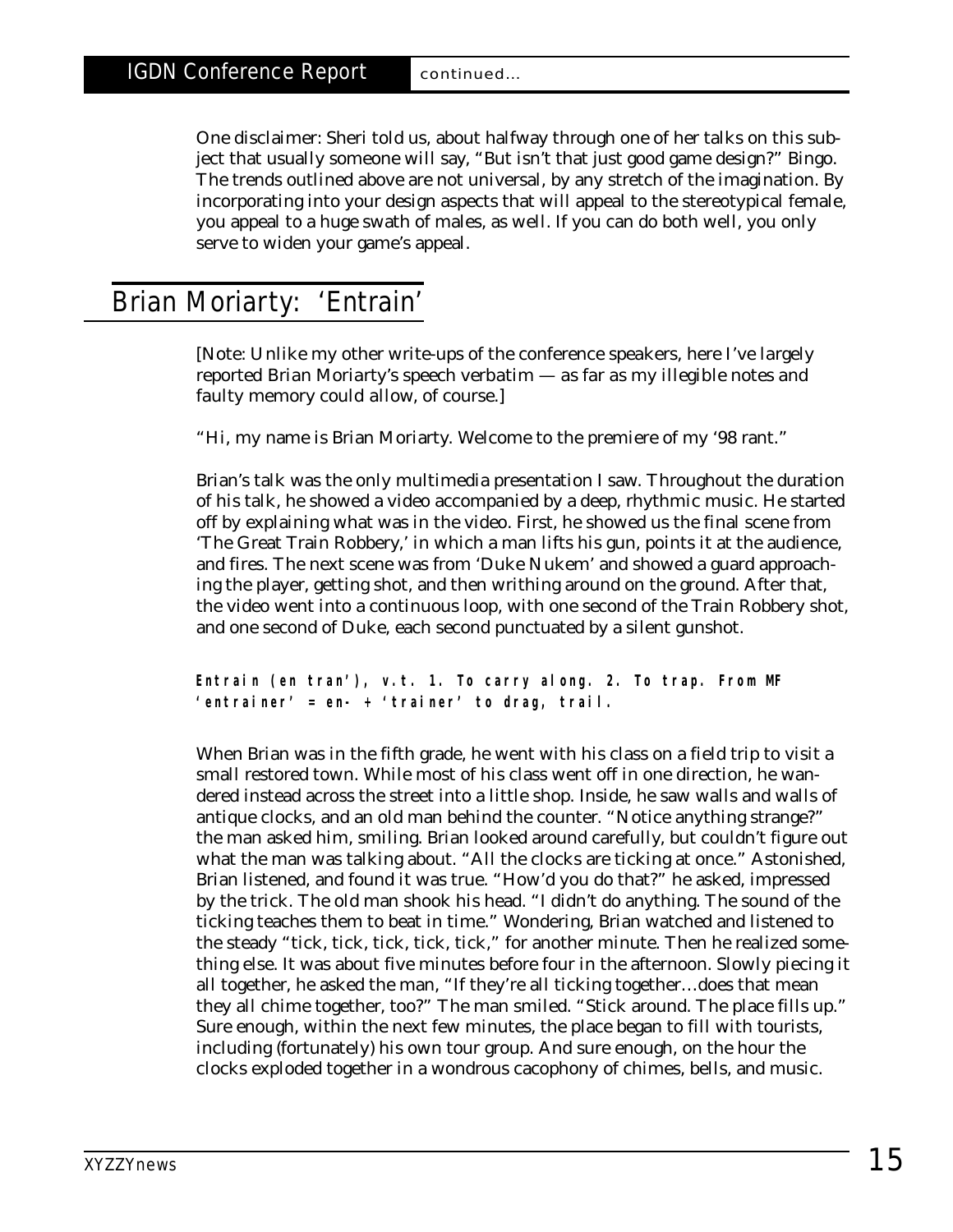That's entraining. But this describes not only the entraining of the clocks to each other, but also of the tourists to the clocks! The town itself pulses to the rhythm of the clocks in that shop. Brian imagined for us a frontal wave of effect from that epicenter of entrainment, from the bakery across the street filling up with people ordering coffee and danishes a few minutes after the hour, to the rush on the bathrooms a predictable time beyond that, either or both of which could become entraining events of their own, perpetuating the wave an unpredictable distance from the clock shop.

But back to the video, which, along with Brian's steady voice, had been entraining us and pulling us into the talk. Brian's original idea for his talk was spurred by a particular game whose effects had pulled him in very unwillingly. "You write games, don't you? Why do you people put out games like Postal?"

Out of an urge to answer that question, he had planned a lovely diatribe: He would show examples of movies from the '40s, culling examples that showed that era's propensity to show violence for violence's sake. He would compare that to today's computer game offerings, catering to similar tastes and appeal. Then he would show how movies evolved past that, taking violence out of the spotlight, and enabling the industry to create wonderful works of art. In a dazzling final montage of video, he would show great scenes from Casablanca, Citizen Kane, Star Wars, and other great movies, and say that computer games had that same potential for greatness.

But first things first: the spectacular video montage. He worked up his two-second loop, and sat down to watch it. And started to think. And think. And he realized that what he had to say, at its basic form, was nothing more than snobbery.

But why does 'Postal' and its ilk bother him so much? Are players touched by the violence, or does it pass on by? What is the job of the gamewright?

Rhythms and patterns exist in all games, if you watch. Watch someone playing a game sometime. Not the game itself, lest you be sucked in, but the player, and the space around him or her. Watch the rhythms emerge, and how the player and the game interact. It will become clear that a game is really an entrainment engine. The job of the gamewright, therefore, is to reinforce patterns, and dampen dissonance.

Once you get into multi-player games, the job becomes more difficult. Like a phase-locked loop, multiple oscillators must all be entrained to the same phase. You must therefore give lots of feedback, generated from the game itself and from the other players, to teach the gamer how to play the game. The goal is fun, and shared intelligence.

*[At this point during Brian's talk, the constant 2-second video began to change. The pulsing remained the same, but the picture began to shrink, slowly, eventu-*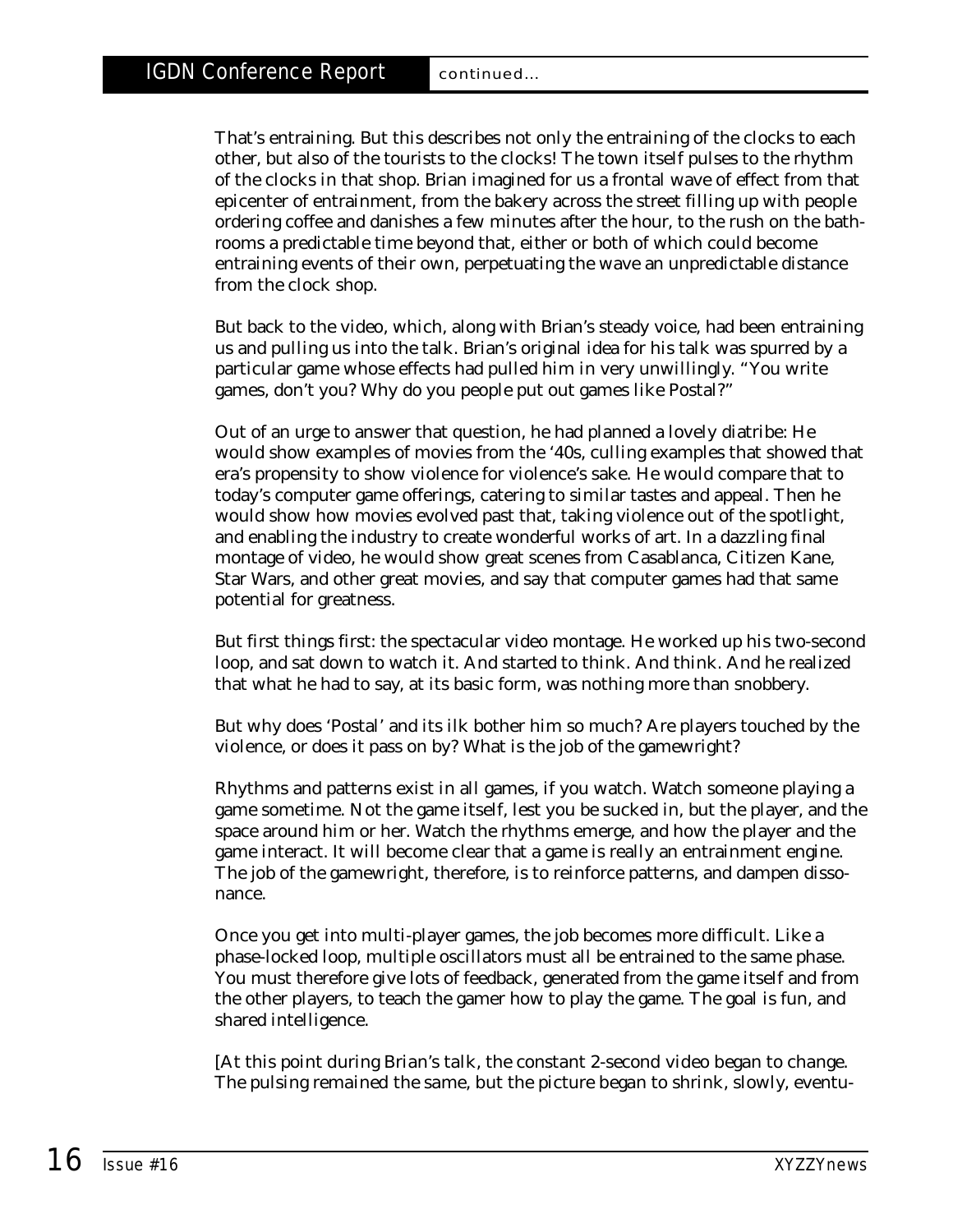*ally revealing behind it a turning kaleidoscope whose sections were those same two images of gun shots.]*

Brian's wife, unlike Brian himself, may easily be classified a baseball fanatic. One day, she convinced Brian to go with her to a game because the Monkees were going to perform beforehand. What he found was one of the most astonishing examples of a multi-player game he had ever seen. Not on the field, mind you, but in the stadium itself.

Many stadiums and franchises have claimed to have started the craze known as the "wave," but legend has it that it was started by a fan known as "Crazy George" Henderson. Crazy George was known for dressing up wildly, and getting the fans to cheer just as wildly. One day, he managed to get the entire 22C section to stand together at once, and cheer. As they sat down again, section 22B stood up and cheered. 22A was soon to follow, as the newly-born wave crashed down towards the field, and proceeded to sweep around the stadium, all the way back to section 22C — who, of course, stood up and cheered again, restarting the cycle.

Why is the wave fun? We're wired for it. Are fans particles or oscillators? "I call them: Customers!"

Violence in games is like dissonance in music. It can be a valuable tool, if used correctly.

Brian and his wife have had tickets to the Boston Symphony Orchestra. Generally, they played a lot of old standbys — Bach, Beethoven, Schubert, and so on. One day, they had on the program, "Symphony no. 1, by Schnitlie," who turned out to be a Russian composer. This was its premiere performance in the United States, and Schnitlie himself was in the audience. They started off with something traditional — Handel, maybe. Then the conductor raised his baton for the beginning of Symphony no. 1.

What followed, as one reviewer noted the next day, had only happened once before in the Boston Symphony Orchestra Hall, when Stravinsky's "The Rite of Spring" had premiered some 50 years earlier. As wave after wave of unadulterated Russian angst poured out of the orchestra, wave after wave of horrified Bostonians fled the hall for the safety of their cars.

This was no traditional piece, of course. At one point, the entire percussion section went on strike, and held up picket signs. And the cacophony was rather intense.

By the end of the piece, maybe 50 Bostonians remained; Brian and his wife were among them. They gave the orchestra and Schnitlie a standing ovation — Brian not so much for the piece itself, but for the effect it had had on the Boston cognoscenti.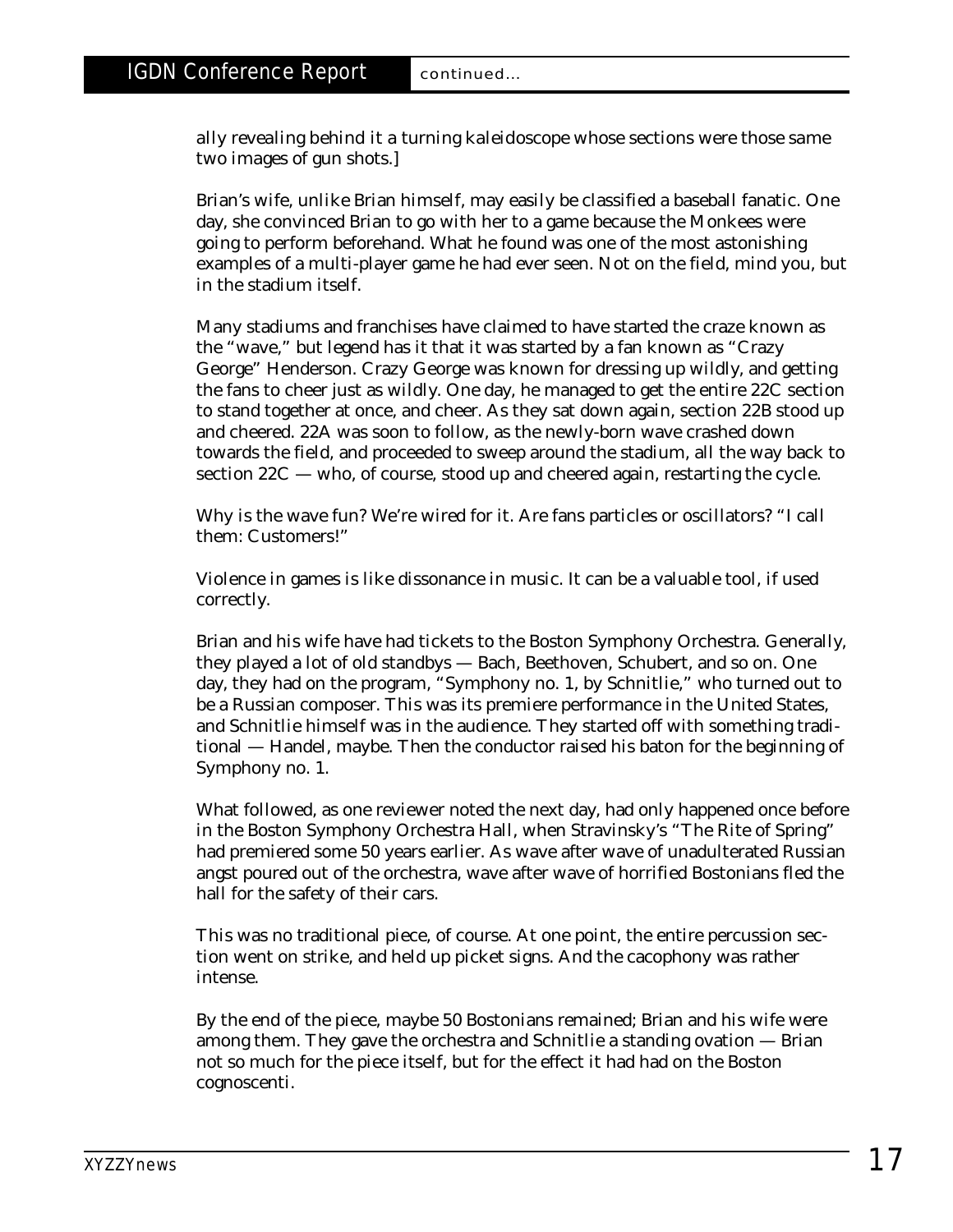*[By this point, the shrinking picture had given way entirely to the turning kaleidoscope, centered on a pulsing white light in the middle.]*

But now think about "The Rite of Spring." The cacophony was just as intense for those first listeners, but today it is an accepted part of the standard symphony repertoire, and we have learned to appreciate the dissonance. And why? Because Shostakovitch used his dissonance with integrity. And once we understood it, it added an intensity it could not have had otherwise.

When we put violence in our games, do we use integrity? It's useless, if we have no justification for it.

*[Here, the kaleidoscope itself disappeared, leaving only the pulsing white light in the middle of the screen.]*

Those who criticize violence in computer games don't really know what all that exposure to screen violence will do to people. But we don't know either! There simply isn't evidence that clearly shows the effects. But all multiplayer games are lessons in how to get along. And therefore, we must use violence with integrity.

# Chris Crawford: Demi-languages for non-techies

Many of us know or have heard of Chris Crawford; for the past six years of his life, he's been working on the "Erasmatron," a designing engine used to create interactive worlds filled with people who interact on a much higher level than most games. Although I personally have not been able to get his Erasmatron to work on my Mac, a recent review of 'Shattertown Sky' in XYZZYnews *(see issue #14)* was, shall we say, less than favorable. I heard him talking to someone before his talk, and he said (of the Erasmatron), "Well, we've sold three units…" Shattertown Sky, while an interesting experiment, does not seem to be bringing in the customers, at least not yet. But for all that, he has an amazing amount of material on his Web site (http://www.erasmatazz.com/), much of it insightful. It seems clear to me that if he wants to sell the Erasmatron in high quantities, he'll need a much better gaming environment than he has now. And he is, indeed, working on such a beast, based on Arthurian legends (so Whizzard better get "Avalon" out soon ;-)) which might fit the bill.

But enough of that. What he talked to us about didn't quite fit with my concept of "game design," which was what this track was supposed to be about, but it was, nonetheless, interesting.

His philosophy seems to be that if you want to create games which are also works of art, you will need to create a bridge between the "two cultures" — the science/ engineering folk, and the arts/humanities folk. To illustrate this point, he said, "If I say, 'The ides of March are upon us!' what do you say?" There were scattered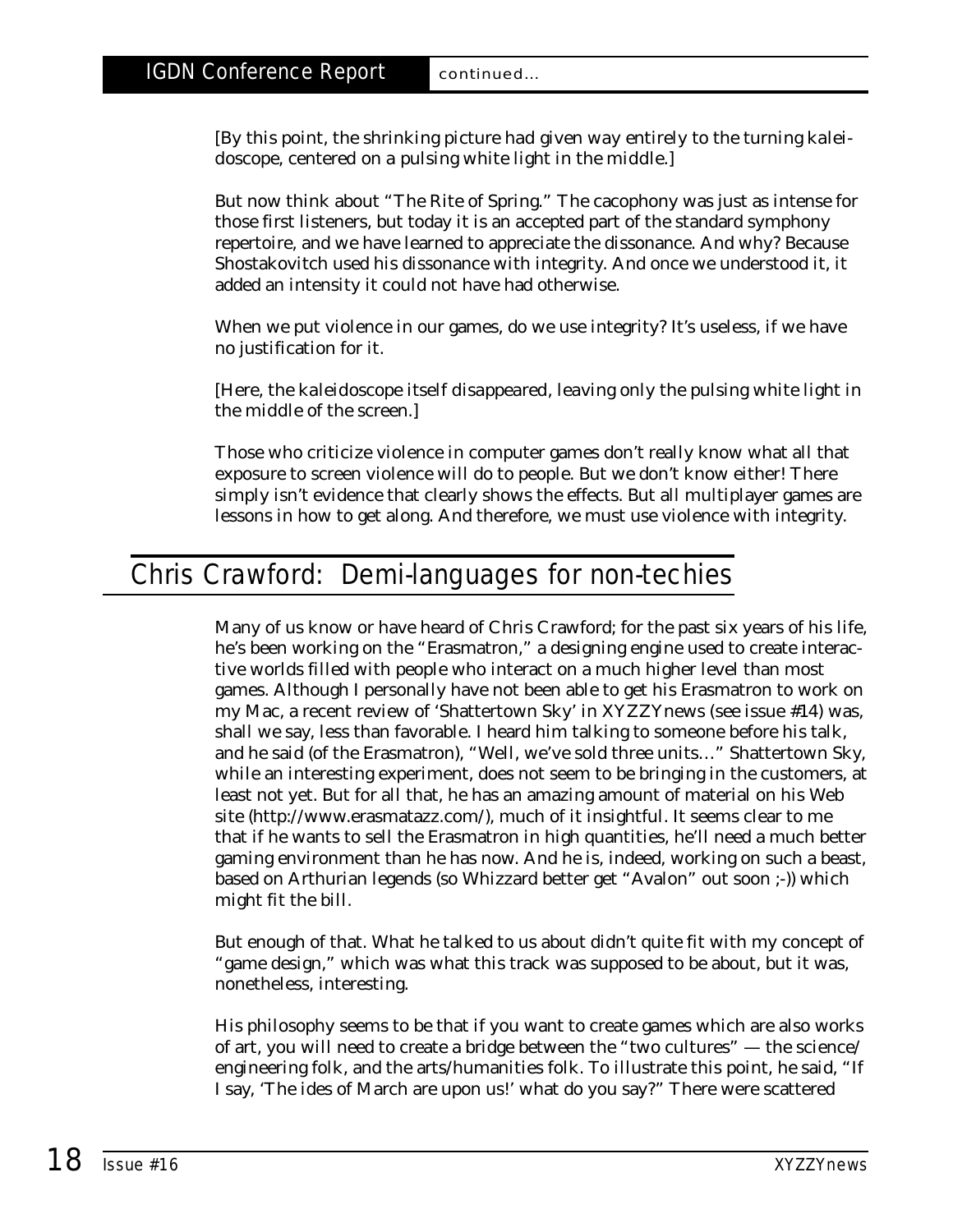replies of "Uh, Julius Caesar?" He shook his head sadly, grinned, and said, "'Aye, Caesar, but not gone.'" Hmmmm.

These two cultures, he says, have been wed in shotgun marriages between Hollywood and Silicon Valley, with less-than-stellar results. What he proposes is a new way of looking at programming languages, one that abandons the whole sense of being general purpose, and which "tricycle-izes" the language — makes it into a toy. That's what he's done with the Erasmatron, and that's what he told us we could do, too.

What follows are the specific points he told us about what his language did to make it more accessible to artists.

- No data typing. There's no generic data for the user to type they get numbers, then specific things to work with (like "actors" and "rooms").
- No compound data structures. I took no notes on this, maybe because I don't know what compound data structures are in the first place.
- No looping or branching (!). Well, this is only partially true. There are structures in the language that loop and branch, but the user doesn't have to know this. There are built-in functions like "Pick the best actor that \_\_\_\_\_\_" that loop, and there is a "script" that branches, but the concepts are opaque to the artist.
- No subroutines. None that the artist can program or get to, at any rate.
- A New Lingo. Instead of using the phrase "the array of characters," the program has a "cast." Instead of a "database," it has a "history book." These terms make the artist more comfortable with what they're working on.
- A "break with tradition." Why do we compile things? Because we used to take punch cards down to the librarian, who would feed them into the computer later. But there's no need to do this; the Erasmatron "compiles" continuously, since we have plenty fast-enough computers.
- An intuitive interface. It's impossible in the Erasmatron to get syntax errors it's all done with mouse clicks. Chunks of code are clicked on and copied over to where they need to go by the programmer, and come with default arguments. If something is "unspecified," it gets a special screen syntax — it's underlined; the only thing on the screen that looks like that.
- No acronyms. Spell everything out; you've got the space.
- Use type styles, fonts, sizes, etc. to communicate. Underlining has already been mentioned; other things are true here, too, like coloring actors' names one color and "events" another. Sound is also used in certain special instances.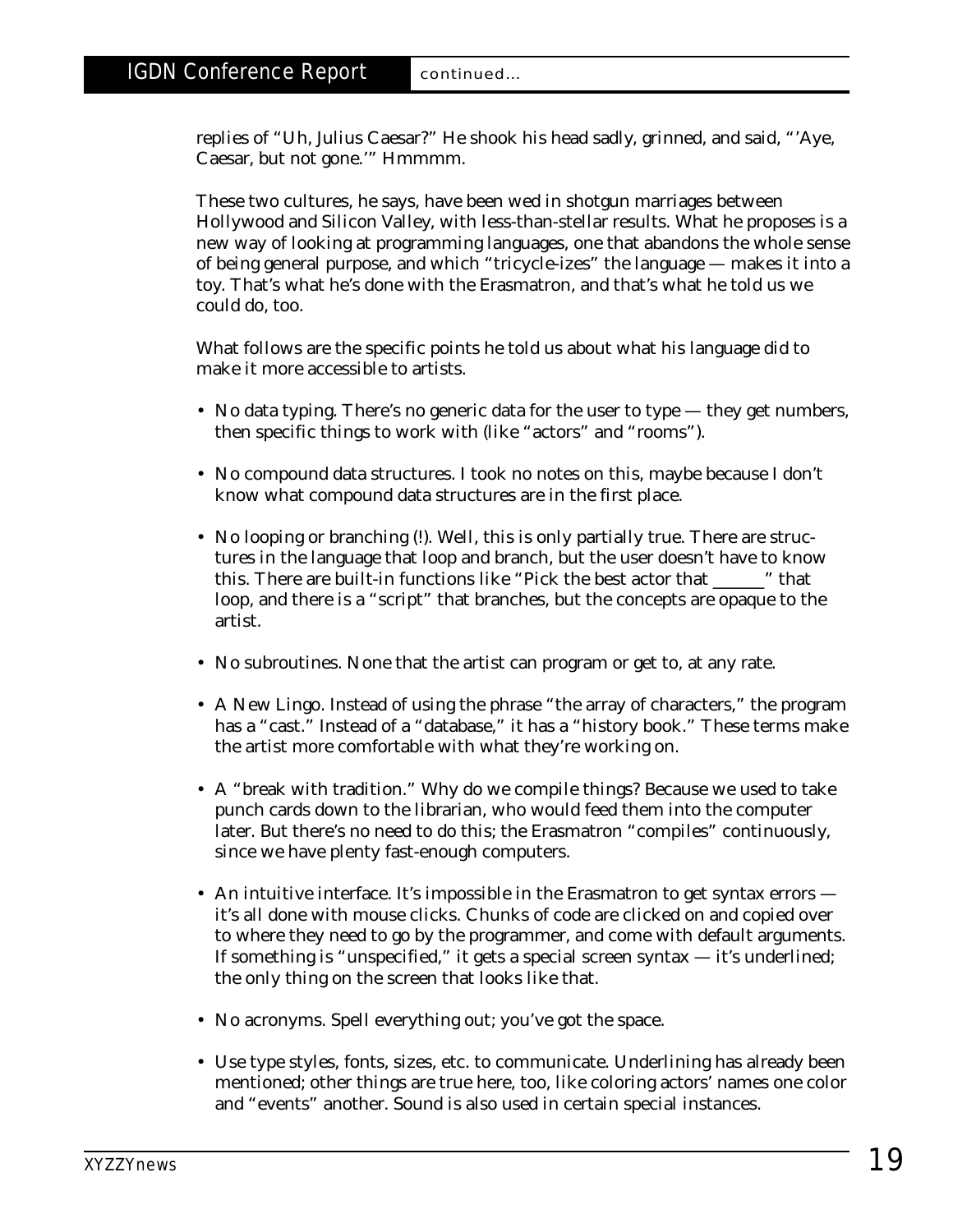• Sniffers, scanners, and testers replace the standard debugger. These routines are running all the time to check for errors. In the "rehearsal," run-time errors are avoided by "poisoning" invalid choices, but the programmer is notified what happened. Should a player come across an invalid choice, they would never see it.

So there you have it: how to make your own Erasmatron in 12 easy steps. It's certainly an interesting idea, but I remain unconvinced. Frankly, I don't see anything in there that couldn't today be replaced by a team of two — one programmer and one "artist." In fact, that's what *is* happening in the industry right now. With that, too, you get the advantage of being able to change the "default" behavior, which you simply can't do with the Erasmatron. (Well, not unless you're Chris Crawford.) While I applaud the effort to "chunk" certain aspects of programming, I still think there should be a way to get at the lower levels of the language if need be. Inform, frankly, is an excellent example, and I believe TADS to be, too. You can program in Inform all your life and never need to put in "Tetris," but it's still there if you need it. There are precedents for forcing one's creativity down tightlyconstrained channels (the symphony and the sonnet being two good examples of this), but eventually you'll need to break the conventions if you're to come across a Beethoven. And the Erasmatron makes no allowances for these types.

But I'd be happy to be proved wrong.

# Jim Dunnigan: 'What Computer Game Designers Forgot'

Many years ago Jim Dunnigan founded SPI, a war-gaming company that was extremely popular in its heyday. I believe he now works for a computer gaming company, while collaborating with the military on war games on the side. I missed the first part of his talk, since that was when I finally cornered Brian Moriarty and got him to sign my Trinity map, so I'll start with a few things he said that I jotted down as I was getting into the swing of his talk.

- "Games have about the half-life of snow."
- Wargames are a niche market.
- The next pattern: the game as a movie.
- Non-violent games have a bigger potential market.
- Interest vs. fun
- A formula isn't enough.

At this point, Jim started talking about 'Rapid Application Development'. This means you churn out a bunch of game prototypes and follow up on the ones that go over well. At SPI they had a monthly magazine, part of which was a new war game. This meant they had to come up with new concepts on a regular basis! Jim was able to put together a game in a day, and had to a few times when someone else backed out at the last minute, and a deadline loomed. He told us not to use the Hollywood model — we're forgetting the game part. We have to keep people entertained within the interactivity.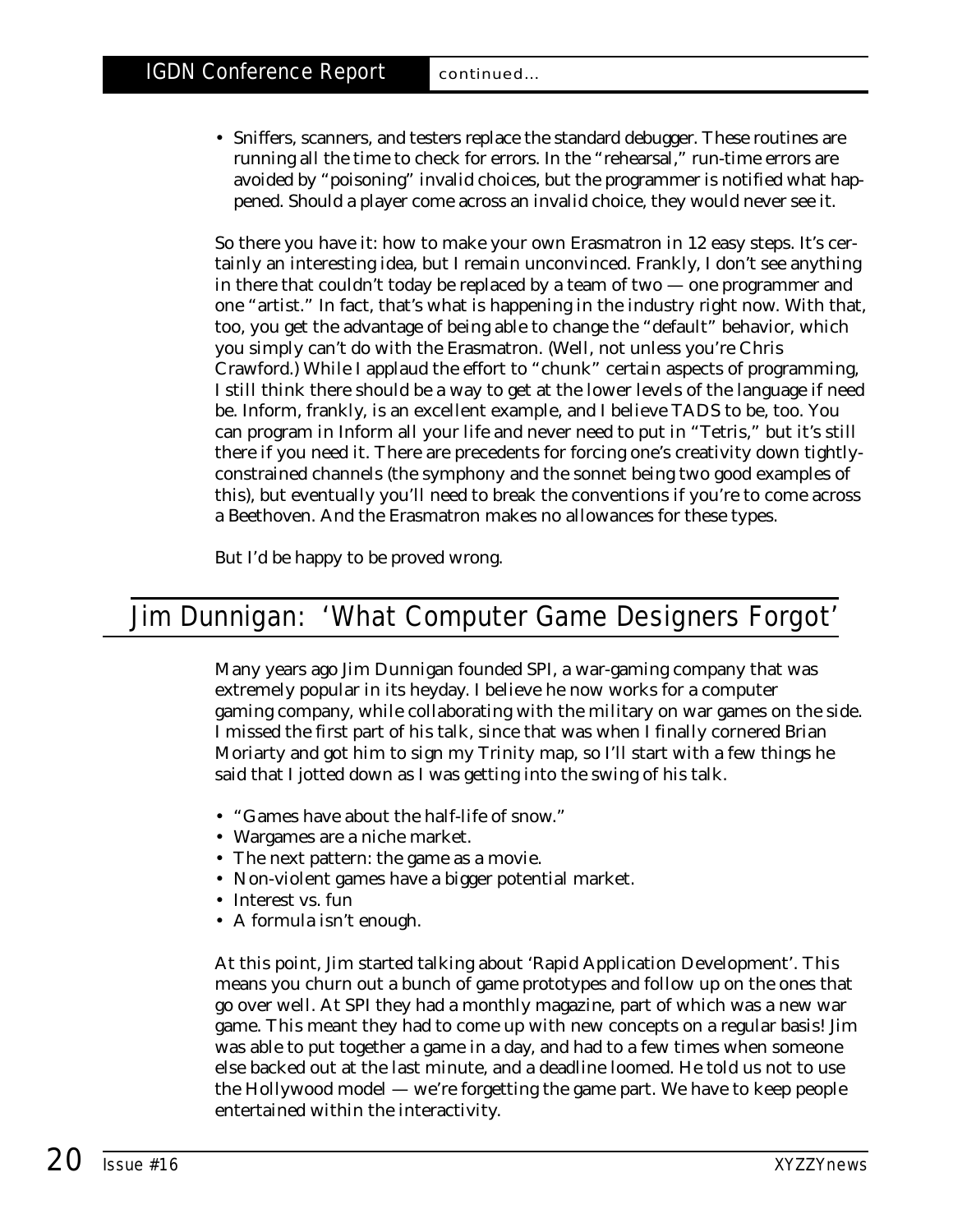As part of the Rapid Application Development rubric, we shouldn't be afraid to steal ideas. At SPI, they had a big Sears' catalog-type book in which were compiled the various rules they had developed for all their games. So there was a section on movement, a section on terrain types, a section on conflict resolution, and so on. So, if someone was having trouble coming up with interesting movement patterns, all they had to do was flip to the appropriate section of the book.

We should also do extensive analysis of all our projects — especially the failures, if only so we don't repeat the same mistakes the next time around.

Jim listed some possible areas the industry hasn't explored yet, which do well in the book market: historical detective novels, historical romances, and soap operas. And another piece of advice: don't put all your eggs in one basket — develop those prototypes, and go from there. Try to avoid the Hollywood model, which is driven by fear.

Based on Jim's talk about Rapid Application Development, I have a great job opportunity for all you IF programmers out there. Find a likely game company (remember, new ones start up all the time) and convince someone that your skills would be perfect for game development. With the ability to quickly and easily develop a game or two in all text, massive amounts of time and money won't need to be spent on graphics in the create/test/refine cycle that most adventure games need to go through. Or, if adventure games *don't* go through such a cycle (and certainly some games out there seem like it), convince them how much better their games will be if they can be easily tested at first! Tell 'em Jim Dunnigan sent you.

FYI, Jim Dunnigan has his book, "The Complete Wargames Handbook" online at http://www.hyw.com/Books/WargamesHandbook/Contents.htm Chapter 5, "The History of Wargames" includes a fascinating section on the history of SPI.

# Personal: Conversation with Brian Moriarty

Since I knew Brian Moriarty was going to be at the conference, I came prepared — I brought my Trinity map (from the LTOI II packaging, unfortunately — I never had the original) and a certificate I had designed for him to sign as a prize for the IF Competition (http://www.bioc.rice.edu/~lpsmith/ruby.jpg). I was way nervous, and I might have chickened out had I not brought the certificate with me. After all, I couldn't deny someone *else* his signature! So, after stalling through lunch and then losing him afterwards, I jumped at the opportunity to corner him when I saw him later, fearing he would disappear completely if I lost him again.

Brian was… grumpy. There's really no better adjective for it. When I told him I wrote text adventures, he said without hesitation, "I'm sorry." He grumped about Cornerstone, he grumped about adventure games today, he grumped about the low quality of my LTOI map. (I am now the proud owner of a brown map saying "There are better maps! —Brian Moriarty") Still, underneath the grumpiness was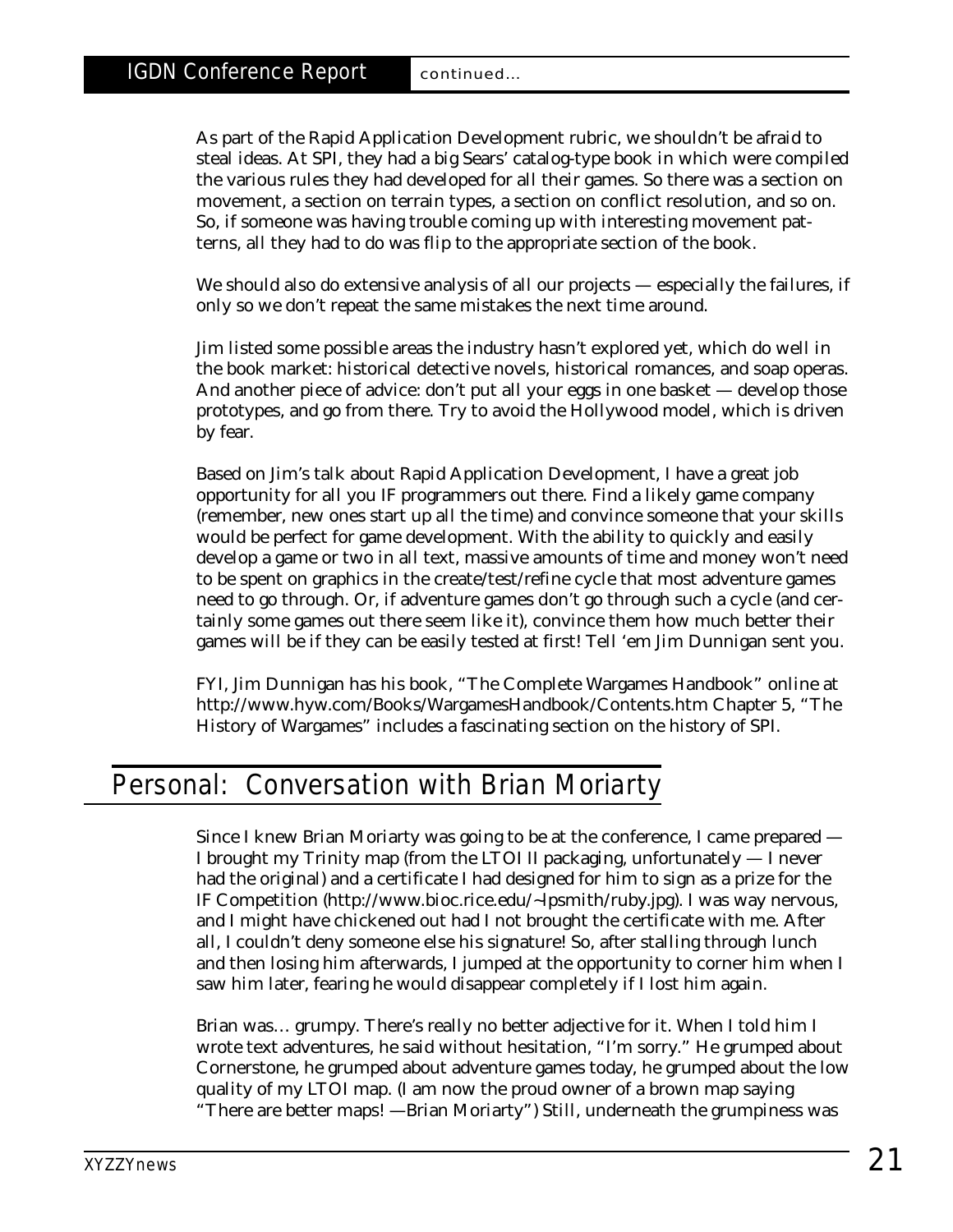a great deal of kindness. He offered to mail me a "real" copy of the map, and took my name and address. And, sure enough, a few weeks later, I received a package from him in the mail. He hadn't been able to find any individual copies of the Trinity map, but, by way of compensation, he sent the original maps from Wishbringer and Beyond Zork instead, both signed. Do you see me complaining? No, you do not.

Brian wasn't much of a conversationalist, and neither was I, but fortunately there was someone else there to whom I am eternally indebted, who kept the conversation up and going. A few of the topics that came up:

- Had Infocom kept going, one thing Brian would have wanted to see improve was the parser. As good as it got, it could never pass the "Here, sit down and type something," test.
- Another dream of Brian's was the all-sound game. He doesn't believe that even now the technology exists to create it, though. One problem he sees is that if you're physically sitting in front of the computer, there's a big monitor staring at you, and you simply can't have it black — there's too much expectation built up around it for that to work commercially.
- He firmly believes that Cornerstone killed Infocom. The games were still selling, but Cornerstone lost so much money that the company as a whole could no longer support itself.
- As Infocom was being dismantled, some scavenging went on. Details omitted to protect the guilty ;-)

Brian now works at Mpath Interactive (http://www.mpath.com), and although he didn't talk specifically about any particular projects he was working on, I've since discovered that he was Dani Bunten Berry's boss before she passed away recently. (Brian has set up a Web page memorial for her at http://www.mpath.com/dani/) She had been working on updating her classic game Modem Wars to be playable over the Internet; I presume this project is still underway. Overall, I found Brian to be a fascinating character, and was glad I was able to meet him.

## For more info…

In addition to the URLs provided in this article, you may want to check out the IGDN Web site at http://www.igdn.com/. There you'll be able to find information about upcoming IGDN events in Los Angeles, Dallas, and San Francisco. It looks like I'll be able to go to the Dallas event this year, too, so expect another report from me around November or so!  $\mathbf \Omega$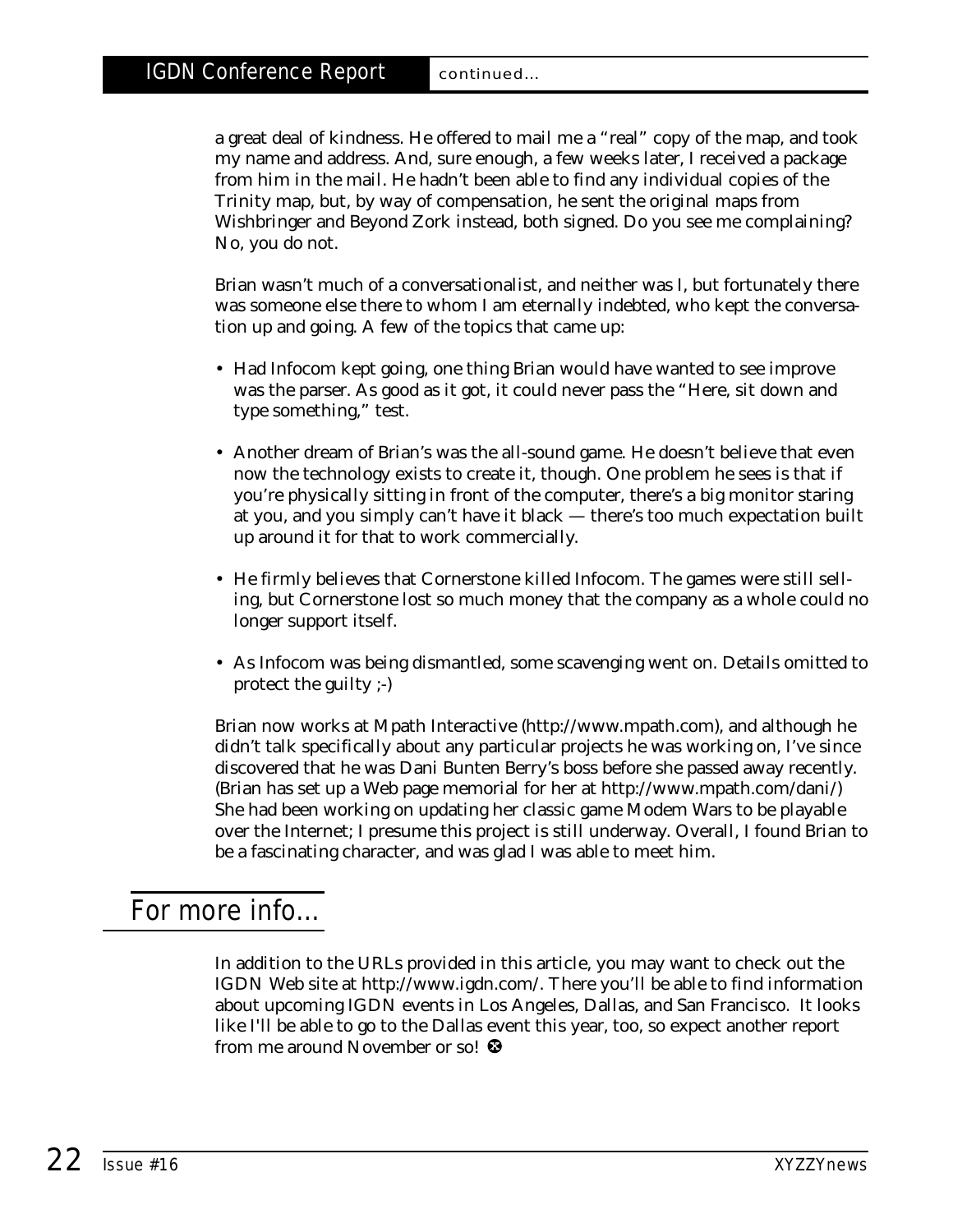# Spider and Web

release 4

Parser: Inform Author: Andrew Plotkin (erkyrath@netcom.com) Requires: Inform run-time interpreter URL: ftp://ftp.gmd.de/if-archive/games/ infocom/Tangle.z5 Response to the XYZZY command: "That's not a verb I recognize."

Intrigue. Spy versus spy. Secret hiding places and surprise endings.

If you can figure out how to get to them, that is.

Andrew Plotkin's "Spider and Web" has a bang-up beginning sequence, an interesting giveand-take format with a major NPC, and an intriguing story-within-a-story plot that can't be described well without spoiling the surprise but ultimately, I was frustrated by the lack of straightforward playability in this game.

While the game's turning point has a wonderful "Aha!" quality to it, it's a point that I never would have gotten to without relying heavily on a walkthrough solution. And although the descriptions are expansive, the characters' dialogue believable, and the plot is richly complex, I was left feeling that I could have done without some of these features if only I could have really *played* more of the game for real, without outside intervention.

The game's beginning does a great job of drawing the player into character — and helping to solve the initial puzzles for you. Your character is a spy who has slipped unseen into an enemy headquarters. As the game's opening unfolds, you discover that you've been caught, and the moves you make are being recounted, in a sense, for an interrogator who demands the details of your break-in. Although you, the player, are seeing these rooms and puzzles for the first time, within the game's narrative the interrogator seems to await your description of how you overcame certain obstacles — even if you have no idea yet how you might have done so. If you take a false step, the interrogator may interrupt you with a crisp counterpoint on why that move wouldn't be feasible, then warn you not to try to deceive him — although at this point you're probably just curious to know how to solve the problem that he wants you to confirm you've solved. The interrogator also manages to

offer many hints on certain steps that you should or shouldn't take before proceeding, which is impressively interwoven into the NPC's dialogue without appearing too obvious.

As the gameplay progresses, you acquire objects that may help you later, play cat-andmouse with a series of guards, and —probably spend an inordinate amount of time learning (or trying to learn) to operate a toolcase filled with devices that may be used in conjunction with one another to bypass alarms or get you out of a jam.

You may find, as I did, that the initial novelty of conversing with the interrogator quickly wears off. Your character's responses — no matter whether to a pointed question or a longwinded, half-rhetorical monologue — are limited to "yes" or "no." Although it surely would have been a programming nightmare to account for a larger vocabulary, it strains credulity to see the impassioned speeches the interrogator gives in response, so to speak, to your barely maintained half of the conversation.

I enjoyed the aspect of trying to figure out what my character was supposed to do, given that a certain amount of activity was already assumed to be a foregone conclusion. Your exact mission is trickier to determine as you near the end of the game. Once you enter the enemy laboratory proper, you can either seize the secret papers and destroy them on the spot, or take them with you as you make good your escape. Why dying is a certain failure, you can also wind up with an ending where you "fail to make a difference" — namely, by failing to acquire the secret papers and doing something with them. No points are awarded in this game for solving puzzles.

At one point, your character's survival depends on split-second timing as you need to enter rooms and get out successfully. Saving your game every few moves is the safest way to navigate this dangerous section, but playing too safe throughout the game isn't recommended; you could wind up missing out on important events that move the plot along and will help the story make better sense.

Much of the game's cleverness is best enjoyed after you've experienced the plot's major twist — and which, again, I think is nextto-impossible without outside help — and you realize the significance of text that was puzzling the first time it appeared. While enjoyable after the fact, its prose and clever set-up made for good reading but not, ultimately, for a very satisfying game-playing experience.  $\bullet$ 

*—Gillian Pilau*